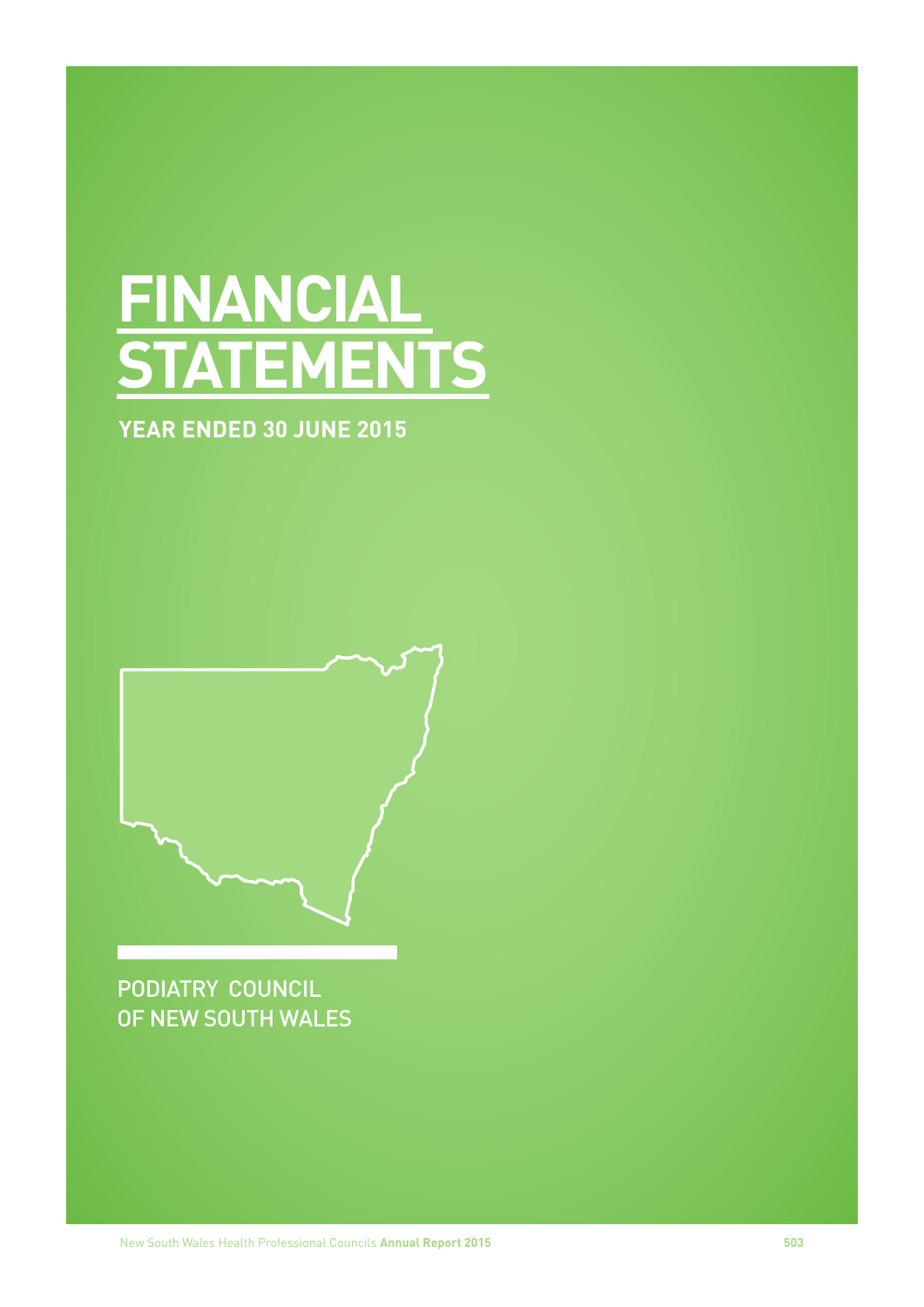

# **STATEMENT BY MEMBERS OF THE COUNCIL**

# **YEAR ENDED 30 JUNE 2015**

Pursuant to s 41C(1B) *Public Finance and Audit Act 1983*, and in accordance with the resolution of the members of the Podiatry Council of New South Wales, we declare on behalf of the Council that in our opinion:

- 1.The accompanying financial statements exhibit a true and fair view of the financial position of the Podiatry Council of New South Wales as at 30 June 2015 and financial performance for the year then ended.
- 2.The financial statements have been prepared in accordance with the provisions of Australian Accounting Standards, Accounting interpretations, the *Public Finance and Audit Act 1983*, the *Public Finance and Audit Regulation 2010*, and the Treasurer's Directions.

Further, we are not aware of any circumstances which would render any particulars included in the financial statements to be misleading or inaccurate.

<u> 1 T</u>

Mr Luke Taylor Ms Kristy Robson President **Deputy President** 

 $2\zeta$ 

Date: 19 October 2015 Date: 19 October 2015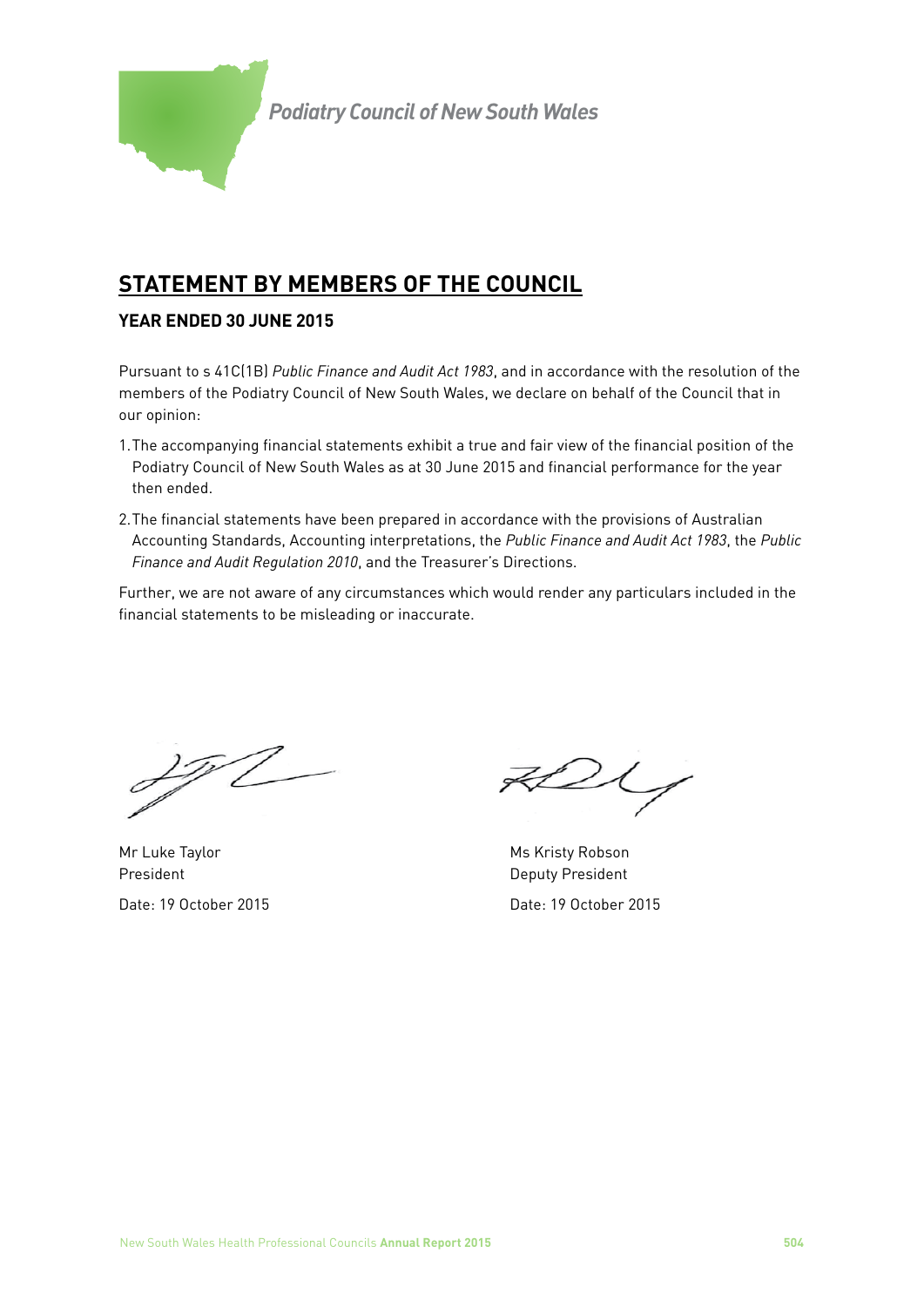

#### **INDEPENDENT AUDITOR'S REPORT**

#### Podiatry Council of New South Wales

To Members of the New South Wales Parliament

I have audited the accompanying financial statements of the Podiatry Council of New South Wales (the Council), which comprise the statement of financial position as at 30 June 2015, the statement of comprehensive income, the statement of changes in equity and the statement of cash flows for the year then ended, notes comprising a summary of significant accounting policies and other explanatory information.

#### Opinion

In my opinion, the financial statements:

- give a true and fair view of the financial position of the Council as at 30 June 2015, and of its financial performance and its cash flows for the year then ended in accordance with Australian Accounting Standards
- are in accordance with section 41B of the Public Finance and Audit Act 1983 (PF&A Act) and the Public Finance and Audit Regulation 2015.

My opinion should be read in conjunction with the rest of this report.

#### The Council's Responsibility for the Financial Statements

The members of the Council are responsible for preparing financial statements that give a true and fair view in accordance with Australian Accounting Standards and the PF&A Act, and for such internal control as the members of the Council determine is necessary to enable the preparation of financial statements that give a true and fair view and are free from material misstatement, whether due to fraud or error.

#### **Auditor's Responsibility**

My responsibility is to express an opinion on the financial statements based on my audit. I conducted my audit in accordance with Australian Auditing Standards. Those Standards require that I comply with relevant ethical requirements relating to audit engagements and plan and perform the audit to obtain reasonable assurance about whether the financial statements are free from material misstatement.

An audit involves performing procedures to obtain audit evidence about the amounts and disclosures in the financial statements. The procedures selected depend on the auditor's judgement, including an assessment of the risks of material misstatement of the financial statements, whether due to fraud or error. In making those risk assessments, the auditor considers internal control relevant to the Council's preparation of the financial statements that give a true and fair view in order to design audit procedures appropriate in the circumstances, but not for the purpose of expressing an opinion on the effectiveness of the Council's internal control. An audit also includes evaluating the appropriateness of accounting policies used and the reasonableness of accounting estimates made by the members of the Council, as well as evaluating the overall presentation of the financial statements.

I believe the audit evidence I have obtained is sufficient and appropriate to provide a basis for my audit opinion.

Level 15.1 Margaret Street, Sydney NSW 2000 | GPO Box 12, Sydney NSW 2001 | 102 9275 7101 | 102 9275 7179 | e mail@audit.nsw.gov.au | audit.nsw.gov.au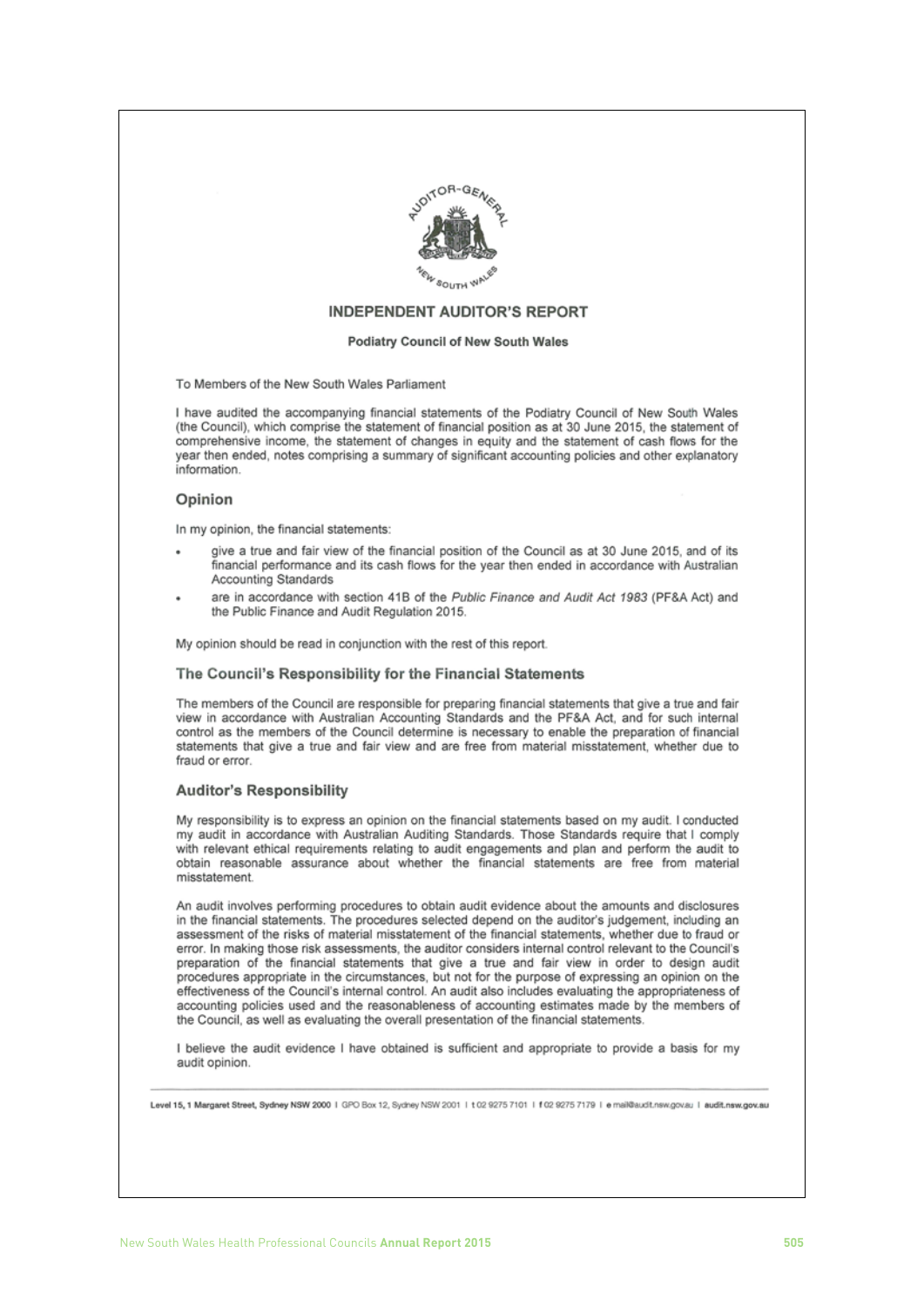My opinion does not provide assurance:

- about the future viability of the Council
- that it carried out its activities effectively, efficiently and economically
- about the effectiveness of the internal control
- about the security and controls over the electronic publication of the audited financial statements on any website where they may be presented
- about other information which may have been hyperlinked to/from the financial statements.

#### Independence

In conducting my audit, I have complied with the independence requirements of the Australian Auditing Standards and other relevant ethical pronouncements. The PF&A Act further promotes independence by:

- providing that only Parliament, and not the executive government, can remove an Auditor-General
- mandating the Auditor-General as auditor of public sector agencies, but precluding the provision of non-audit services, thus ensuring the Auditor-General and the Audit Office of New South Wales are not compromised in their roles by the possibility of losing clients or income.

 $\frac{1}{2}$ 

Peter Barnes Director, Financial Audit Services

20 October 2015 SYDNEY

New South Wales Health Professional Councils **Annual Report 2015 506**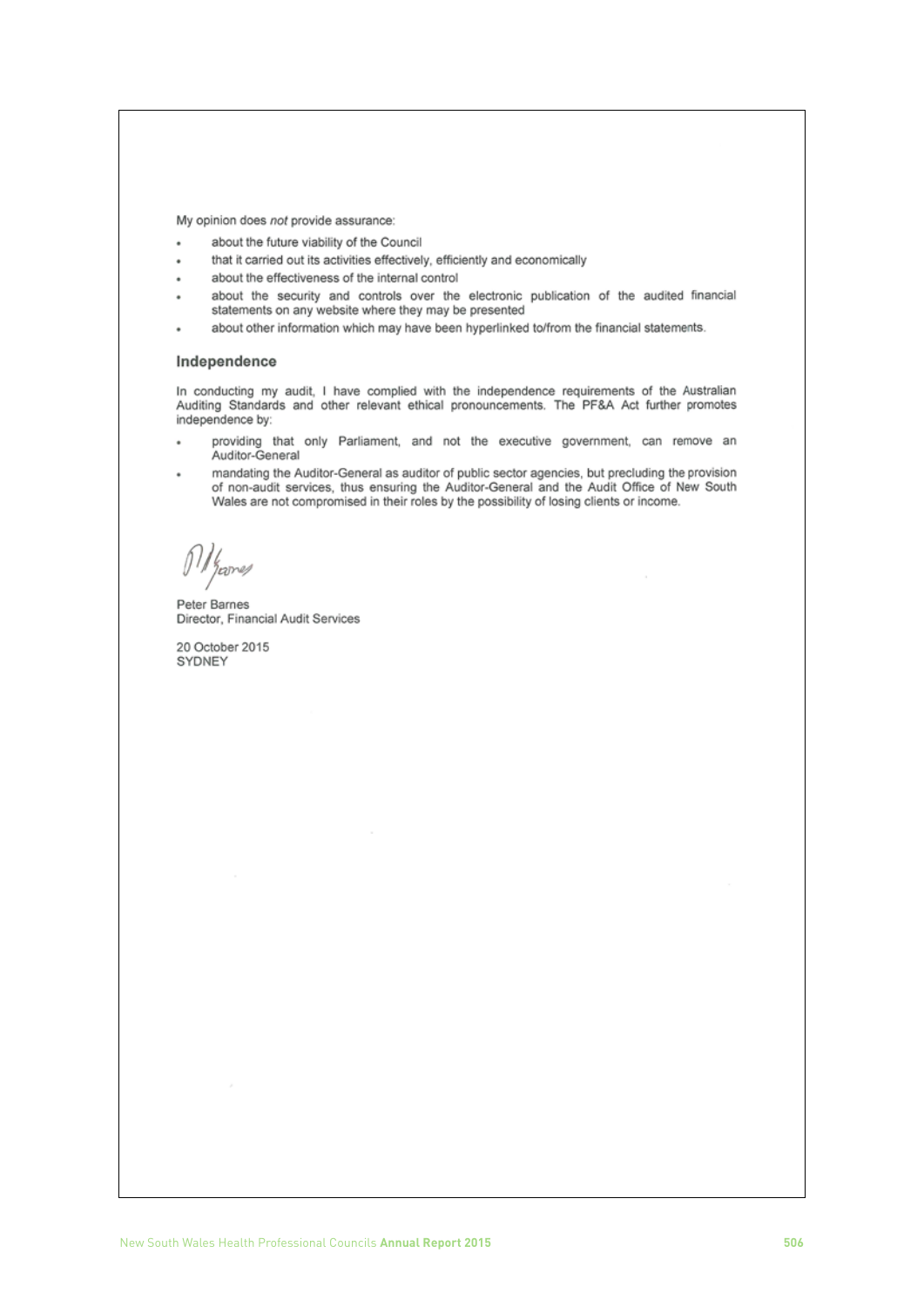# **Statement of Comprehensive Income for the year ended 30 June 2015**

|                                        |              | 2015       | 2014       |
|----------------------------------------|--------------|------------|------------|
|                                        | <b>Notes</b> | \$         | \$         |
| <b>EXPENSES EXCLUDING LOSSES</b>       |              |            |            |
| Operating expenses                     |              |            |            |
| Personnel services                     | 2(a)         | (80, 740)  | (92,627)   |
| Other operating expenses               | 2(b)         | (66, 777)  | (81, 880)  |
| Depreciation and amortisation          | 2(c)         | (2, 190)   | (3, 573)   |
| Finance costs                          | 2(d)         | (90)       | (125)      |
| Other expenses                         | 2(e)         | (25, 515)  | (30, 519)  |
| Education and research expenses        | 3            |            | (230)      |
| <b>Total Expenses Excluding Losses</b> |              | (175, 312) | (208, 954) |
| <b>REVENUE</b>                         |              |            |            |
| Registration fees                      |              | 220,255    | 160,369    |
| Interest revenue                       | 5(a)         | 8,286      | 6,929      |
| Other revenue                          | 5(b)         | 316        | 573        |
| <b>Total Revenue</b>                   |              | 228,857    | 167,871    |
| Gain/(Loss) on disposal/additions      | 6            | (495)      | 1,781      |
| <b>Net Result</b>                      |              | 53,050     | (39, 302)  |
| <b>Total Comprehensive Income</b>      |              | 53,050     | (39, 302)  |
|                                        |              |            |            |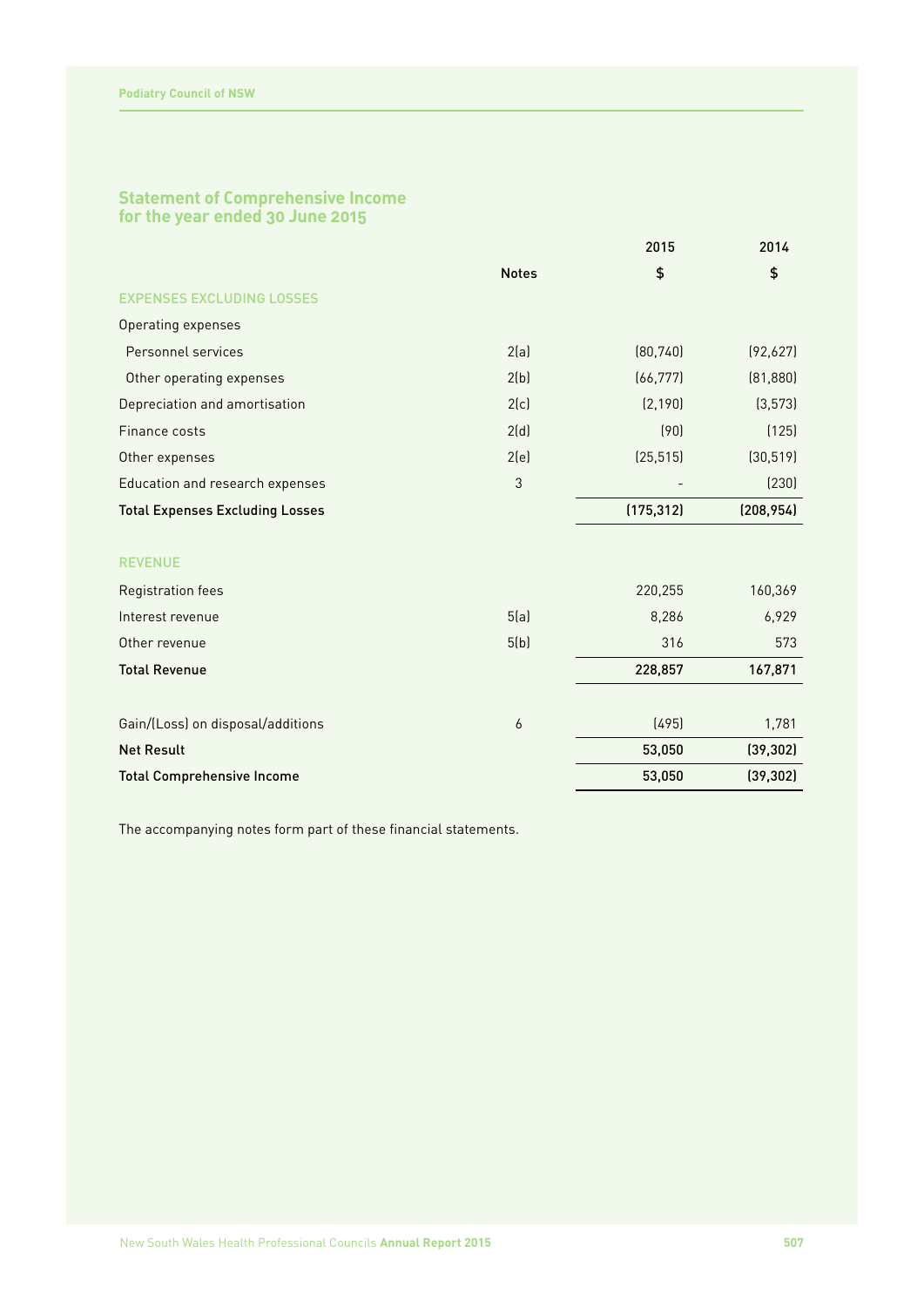# **Statement of Financial Position as at 30 June 2015**

|                                      |                | 2015    | 2014    |
|--------------------------------------|----------------|---------|---------|
|                                      | <b>Notes</b>   | \$      | \$      |
| <b>ASSETS</b>                        |                |         |         |
| <b>Current Assets</b>                |                |         |         |
| Cash and cash equivalents            | $\overline{7}$ | 282,797 | 230,428 |
| Receivables                          | 8              | 3,279   | 5,261   |
| <b>Total Current Assets</b>          |                | 286,076 | 235,689 |
| <b>Non-Current Assets</b>            |                |         |         |
| Plant and equipment                  | $\mathcal{P}$  |         |         |
| Leasehold improvements               |                | 4,197   | 498     |
| Motor vehicles                       |                | 12      | 82      |
| Furniture and fittings               |                | 153     | 240     |
| Office equipment                     |                | 870     | 1,322   |
| Total plant and equipment            |                | 5,232   | 2,142   |
| Intangible assets                    | 10             | 2,588   | 3,143   |
| <b>Total Non-Current Assets</b>      |                | 7,820   | 5,285   |
| <b>Total Assets</b>                  |                | 293,896 | 240,974 |
| <b>LIABILITIES</b>                   |                |         |         |
| <b>Current Liabilities</b>           |                |         |         |
| Payables                             | 11             | 48,675  | 72,617  |
| Fees in advance                      | 12             | 94,041  | 73,975  |
| <b>Total Current Liabilities</b>     |                | 142,716 | 146,592 |
| <b>Non-Current Liabilities</b>       |                |         |         |
| Provisions                           | 13             | 6,708   | 2,960   |
| <b>Total Non-Current Liabilities</b> |                | 6,708   | 2,960   |
| <b>Total Liabilities</b>             |                | 149,424 | 149,552 |
| <b>Net Assets</b>                    |                | 144,472 | 91,422  |
| <b>EQUITY</b>                        |                |         |         |
| Accumulated funds                    |                | 144,472 | 91,422  |
| <b>Total Equity</b>                  |                | 144,472 | 91,422  |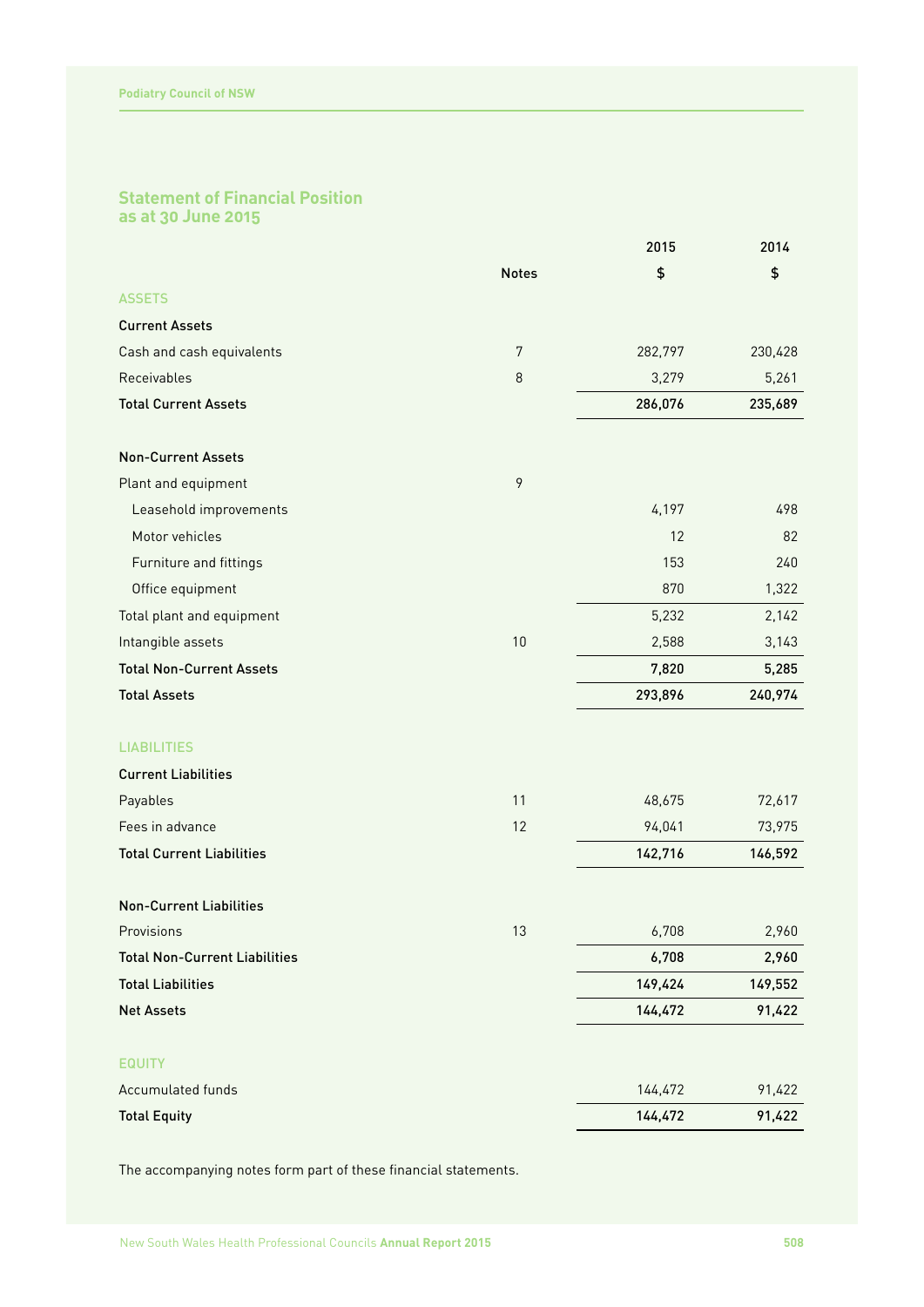# **Statement of Changes in Equity for the year ended 30 June 2015**

|                         | Accumulated<br><b>Funds</b> |
|-------------------------|-----------------------------|
|                         | \$<br><b>Notes</b>          |
| Balance at 1 July 2014  | 91,422                      |
|                         |                             |
| Net Result for the Year | 53,050                      |
| Balance at 30 June 2015 | 144,472                     |
|                         |                             |
| Balance at 1 July 2013  | 130,724                     |
| Net result for the year | (39, 302)                   |
| Balance at 30 June 2014 | 91,422                      |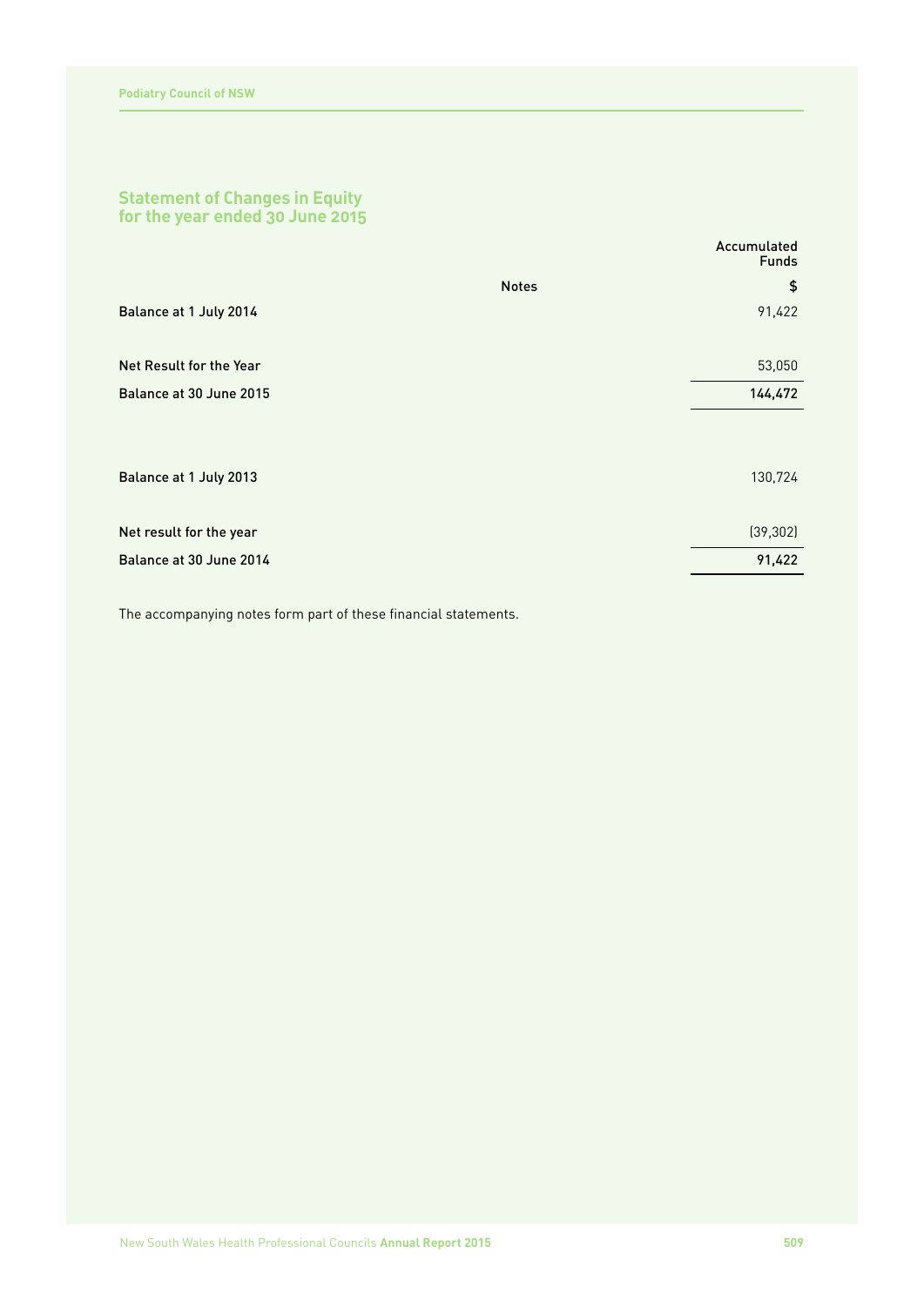# **Statement of Cash Flows for the year ended 30 June 2015**

|                                                        |              | 2015       | 2014       |
|--------------------------------------------------------|--------------|------------|------------|
|                                                        | <b>Notes</b> | \$         | \$         |
| <b>CASH FLOWS FROM OPERATING ACTIVITIES</b>            |              |            |            |
| Payments                                               |              |            |            |
| Personnel services                                     |              | [84, 029]  | [88, 244]  |
| Council fees                                           |              | (7,994)    | (7, 592)   |
| Sitting fee costs                                      |              | (45, 517)  | (47, 555)  |
| Audit fees                                             |              | (5, 510)   | (5,402)    |
| Other expenses                                         |              | (52,076)   | (11, 030)  |
| <b>Total Payments</b>                                  |              | (195, 126) | (159, 823) |
| Receipts                                               |              |            |            |
| Receipts from registration fees                        |              | 240,454    | 185,047    |
| Interest received                                      |              | 8,287      | 7,692      |
| Other                                                  |              |            | 20         |
| <b>Total Receipts</b>                                  |              | 248,741    | 192,759    |
| Net Cash Flows from Operating Activities               | 17           | 53,615     | 32,936     |
| <b>CASH FLOWS FROM INVESTING ACTIVITIES</b>            |              |            |            |
| Proceeds from sale of plant and equipment              |              |            |            |
| Purchases of plant and equipment and intangible assets |              | (1, 246)   | (987)      |
| Net Cash Flows from Investing Activities               |              | (1, 246)   | (987)      |
| <b>CASH FLOWS FROM FINANCING ACTIVITIES</b>            |              |            |            |
| Cash Flows From Financing Activities                   |              |            |            |
| <b>Net Cash Flows from Financing Activities</b>        |              |            |            |
|                                                        |              |            |            |
| Net Increase/(Decrease) in Cash                        |              | 52,369     | 31,949     |
| Opening cash and cash equivalents                      |              | 230,428    | 198,479    |
| <b>Closing Cash and Cash Equivalents</b>               | 7            | 282,797    | 230,428    |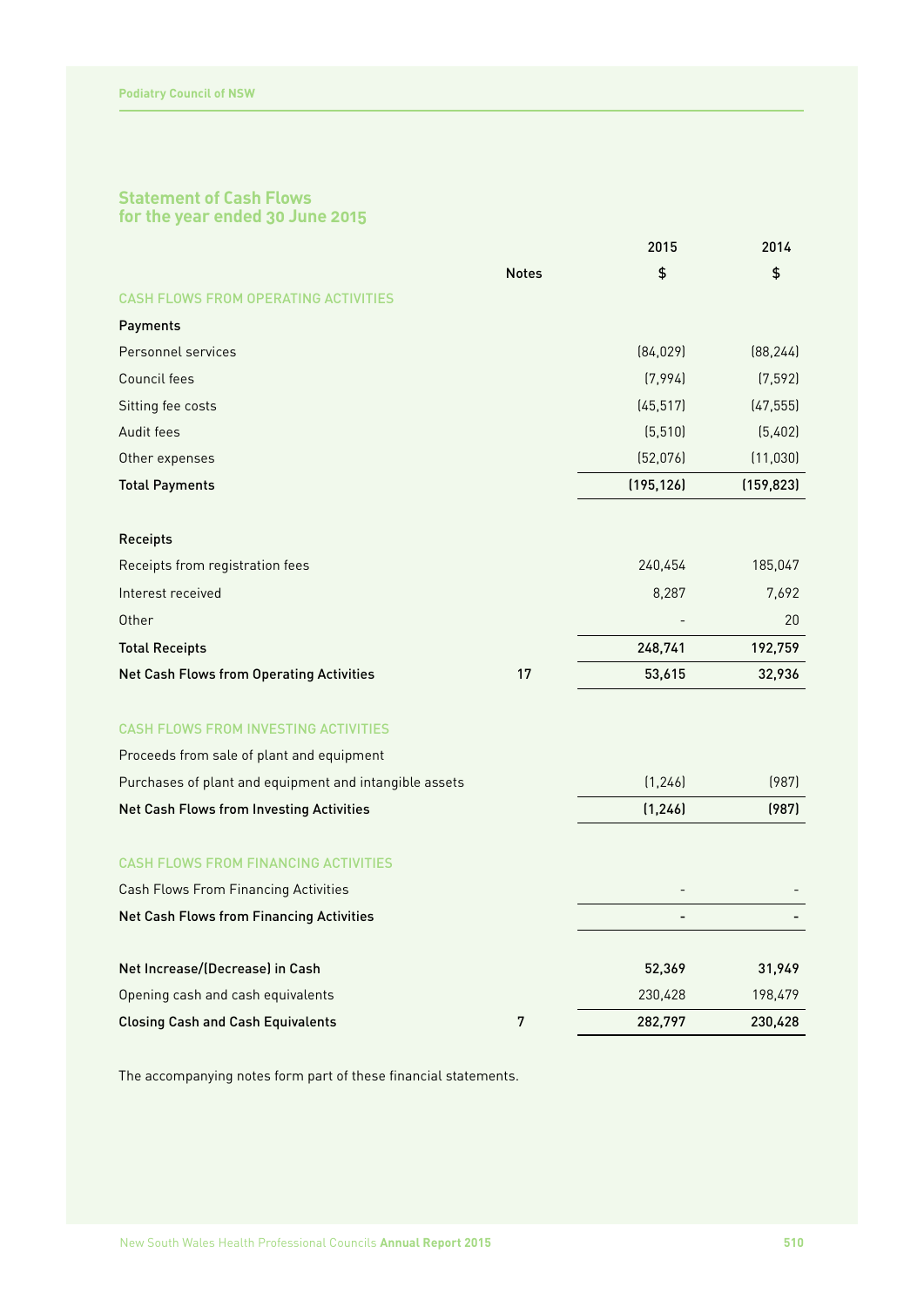# **Notes to the Financial Statements**

# **1. SUMMARY OF SIGNIFICANT ACCOUNTING POLICIES**

# **a. Reporting Entity**

The Podiatry Council of New South Wales (the Council) as a not-for-profit reporting entity with no cash generating units, performs the duties and functions contained in the *Health Practitioner Regulation National Law (NSW) No 86a* (the Law).

These financial statements for the year ended 30 June 2015 have been authorised for issue by the Council on 15 October 2015.

#### **b. Basis of Preparation**

The Council has adopted the going concern basis in the preparation of the financial statements.

The Council's financial statements are general purpose financial statements and have been prepared in accordance with:

- applicable Australian Accounting Standards (which include Australian Accounting Interpretations), and
- the requirements of the *Public Finance and Audit Act 1983* and Regulation.

The financial statements have been prepared on the basis of historical cost.

Judgements, key assumptions and estimations management has made are disclosed in the relevant notes to the financial statements.

All amounts are rounded to the nearest dollar and are expressed in Australian currency.

#### **c. Statement of Compliance**

The financial statements and notes comply with Australian Accounting Standards, which include Australian Accounting Interpretations.

#### **d. Significant Accounting Judgments, Estimates and Assumptions**

The agreed cost sharing arrangements for the distribution of pooled costs between Health Professional Councils were introduced effective 1 July 2012 other than a revision to the allocation of indirect personnel services to Councils.

These indirect costs are shown as part of the Council's statement of comprehensive income under the following expense line items:

- 1. Personnel services
- 2. Rent and building expenses
- 3. Contracted labour
- 4. Depreciation and Amortisation
- 5. Postage and Communication
- 6. Printing and Stationery

#### **e. Insurance**

The Council's insurance activities are conducted through the NSW Treasury Managed Fund Scheme of self-insurance for Government entities. The expense (premium) is determined by the Fund Manager based on past claim experience.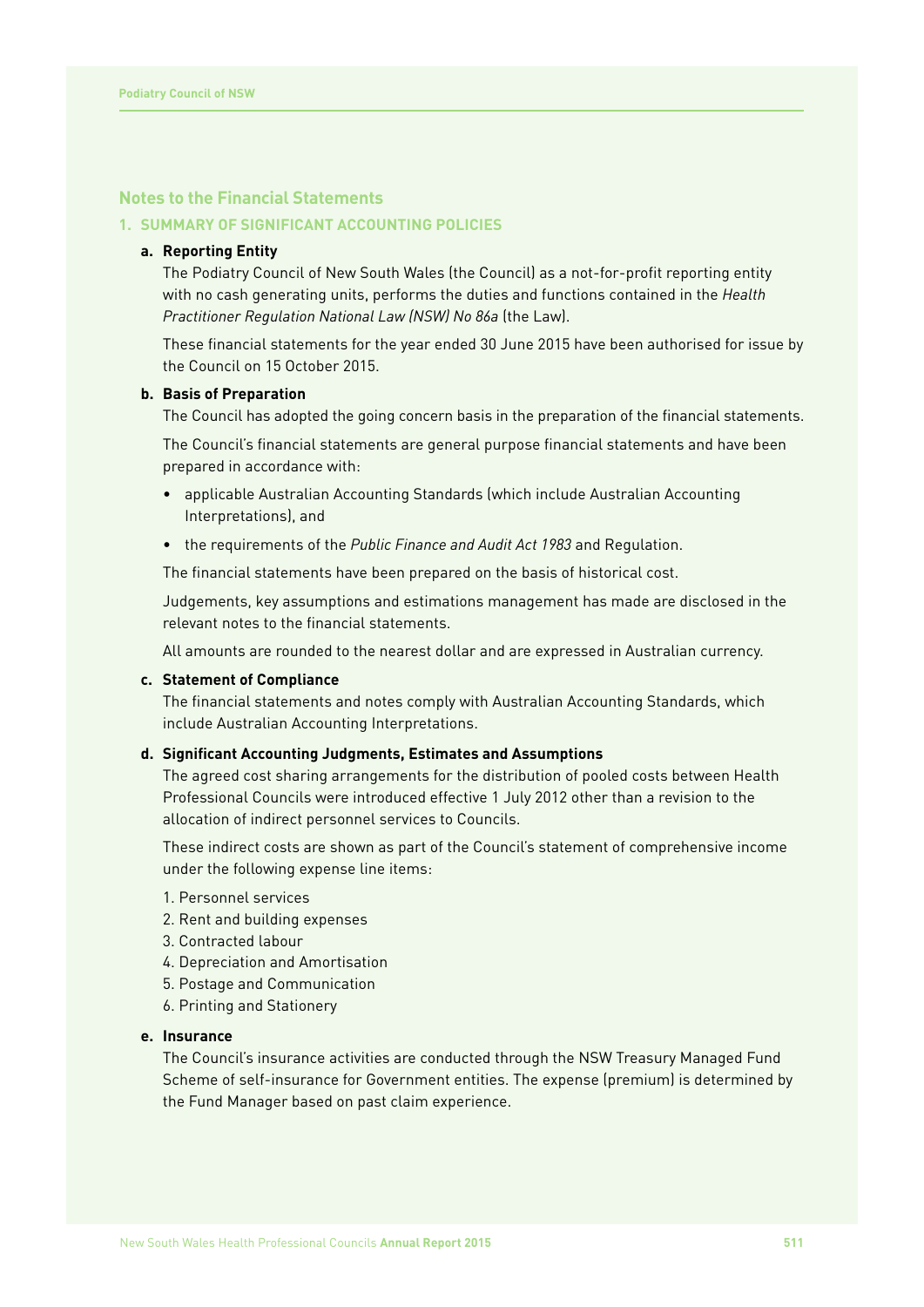### **f. Accounting for the Goods and Services Tax (GST)**

Income, expenses and assets are recognised net of the amount of GST, except that:

- the amount of GST incurred by the Council as a purchaser that is not recoverable from the Australian Taxation Office is recognised as part of the cost of acquisition of an asset or as part of an item of expense, and
- receivables and payables are stated with the amount of GST included.

Cash flows are included in the statement of cash flows on a gross basis. However, the GST components of cash flows arising from investing and financing activities which are recoverable from, or payable to, the Australian Taxation Office are classified as operating cash flows.

# **g. Income Recognition**

Income is measured at the fair value of the consideration or contribution received or receivable.

The National Registration and Accreditation Scheme (NRAS) for all health professionals commenced on 1 July 2010. NSW opted out of the complaint handling component of the National scheme and the health professional Councils were established in NSW effective from 1 July 2010 to manage the complaints function in a co-regulatory arrangement with the NSW Health Care Complaints Commission (HCCC).

Under s 26A of the Law, the complaints element of the registration fees payable by NSW health practitioners was decided by the Council established for that profession subject to approval by the Minister for Health.

The Council, under the Law, receives fees on a monthly basis from the Australian Health Practitioner Regulation Agency (AHPRA) being the agreed NSW complaints element for the 2015 registration fee.

Fees are progressively recognised as income by the Council as the annual registration period elapses. Fees in advance represent unearned income at balance date.

# **h. Personnel Services**

In accordance with an agreed Memorandum of Understanding, the Ministry of Health (MOH) being the employer charges the Council for personnel services relating to the provision of all employees. Staff costs are shown in the Statement of Comprehensive Income as personnel services in the financial statements of the Council. Amounts owing for personnel services in the Statement of Financial Position represent amounts payable to the MOH in respect of personnel services.

# **i. Interest Revenue**

Interest revenue is recognised using the effective interest method as set out in AASB 139 *Financial Instruments: Recognition and Measurement*.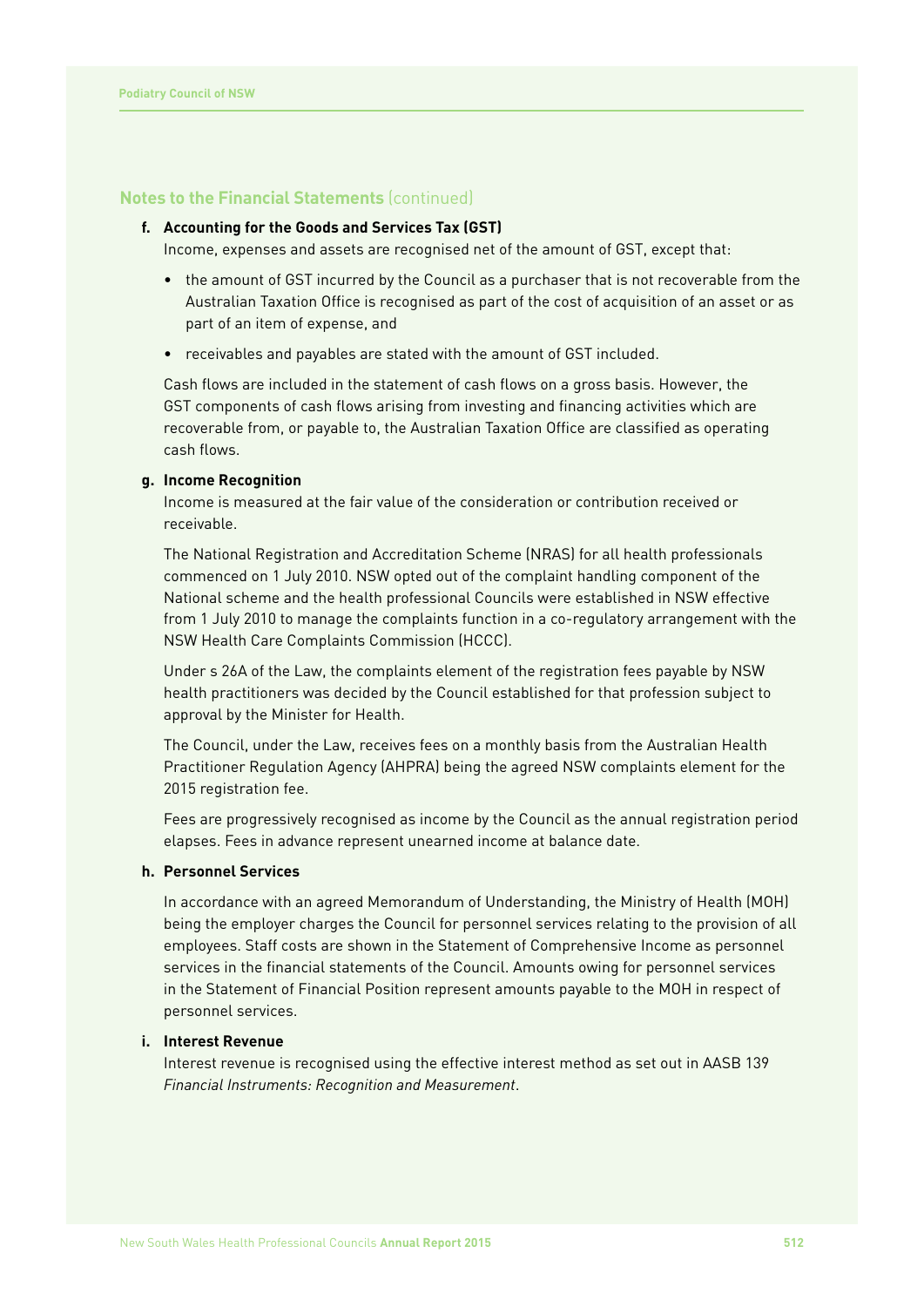### **j. Education and Research**

The Council is responsible for the administration of the Education and Research account. The Minister for Health may determine that a set amount of funds out of the fees received to be transferred to the Education and Research account.

# **k. Assets**

# *i. Acquisition of Assets*

The cost method of accounting is used for the initial recording of all acquisitions of assets controlled by the Council. Cost is the amount of cash or cash equivalents paid or the fair value of the other consideration given to acquire the asset at the time of its acquisition or construction or, where applicable, the amount attributed to that asset when initially recognised in accordance with the requirements of other Australian Accounting Standards.

Assets acquired at no cost, or for nominal consideration, are initially recognised at their historical cost at the date of acquisition.

Fair value is the price that would be received to sell an asset or paid to transfer a liability in an orderly transaction between market participants at the measurement date.

Where payment for an item is deferred beyond normal credit terms, its cost is the cash price equivalent, i.e. the deferred payment amount is effectively discounted at an asset-specific rate.

#### *ii. Capitalisation Thresholds*

The Health Professional Councils Authority (HPCA) acquires all assets on behalf of the Council. Shared use assets that cost over \$5,000 at the time of purchase by the HPCA are capitalised. These capitalised shared use assets are then allocated to the Council using an appropriate allocation method. The minimum capitalisation threshold limits applied to the Council for the asset are \$42 (2013/2014 - \$47) (all Council shared use asset), or \$66 (2013/2014 - \$74) (Pitt Street shared use asset), whichever is applicable.

## *iii. Impairment of Plant and Equipment*

As a not-for-profit entity with no cash generating units, AASB 136 *Impairment of Assets* effectively is not applicable. AASB 136 modifies the recoverable amount test to the higher of fair value less costs to sell and depreciated replacement cost. This means that, where an asset is already measured at fair value, impairment can only arise if selling costs are material. Selling costs for the entity are regarded as immaterial.

#### *iv. Depreciation of Plant, Equipment and Leasehold Improvements*

Depreciation and amortisation is provided for on a straight-line basis for all depreciable assets so as to write off the amounts of each asset as it is consumed over its useful life to the Council.

Depreciation and amortisation methods, useful lives and residual values are reviewed at each reporting date and adjusted if appropriate.

Depreciation rates used are as follows:

Plant and equipment 20% - 25% Furniture and fittings 16% - 20% Motor vehicles 25% - 29% Leasehold improvements 17% - 27.8%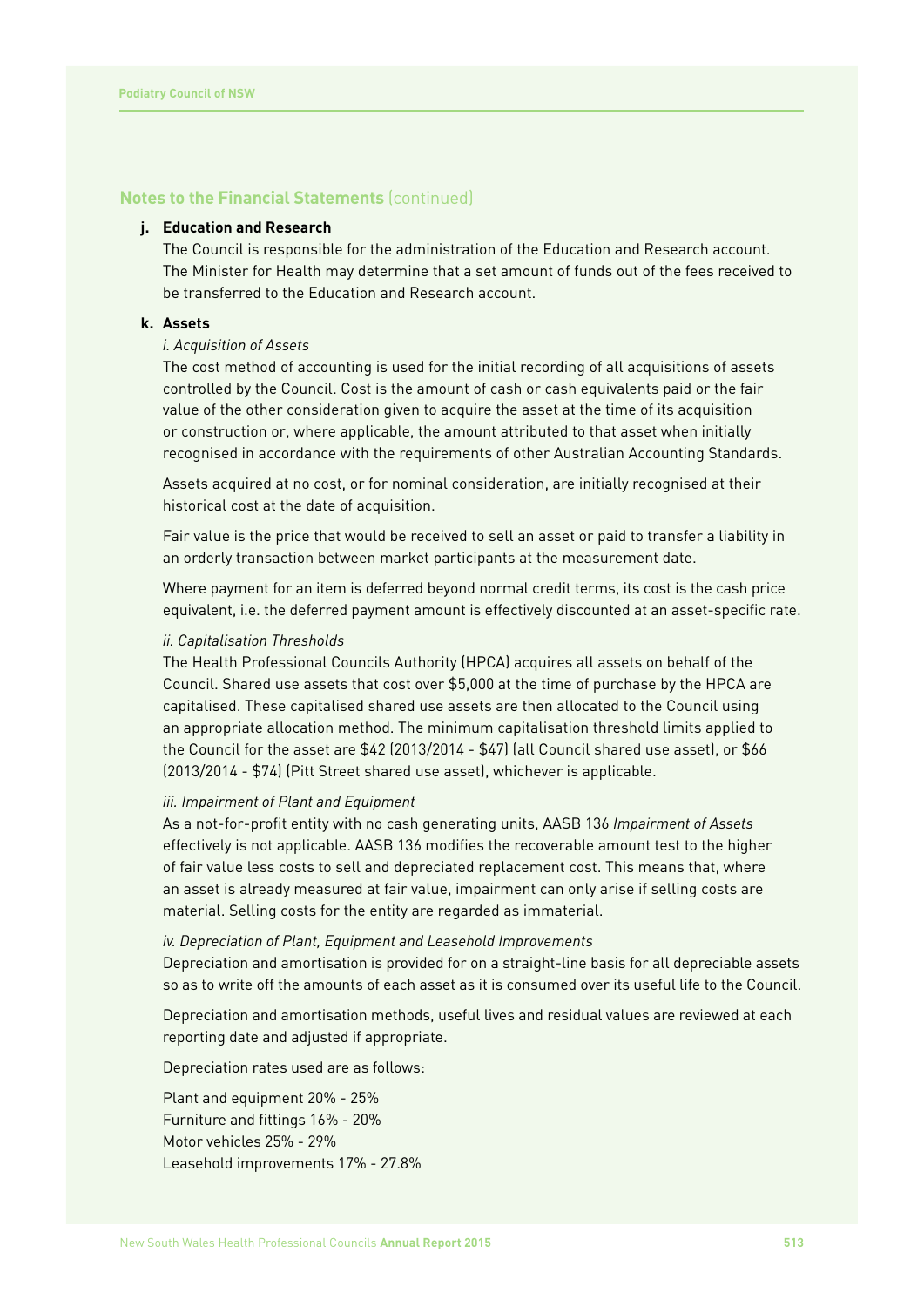#### *v. Fair Value of Plant and Equipment*

There has been no revaluation on any of the Council's plant and equipment as they are non-specialised assets. Non-specialised assets with short useful lives are measured at depreciated historical cost as a surrogate for fair value.

# *vi. Maintenance*

Day-to-day servicing costs or maintenance are charged as expenses as incurred, except where they relate to the replacement of a component of an asset, in which case the costs are capitalised and depreciated.

#### *vii. Intangible Assets*

The Council recognises intangible assets only if it is probable that future economic benefits will flow to the entity and the cost of the asset can be measured reliably. Intangible assets are measured initially at cost. Where an asset is acquired at no or nominal cost, the cost is its fair value as at the date of acquisition.

All research costs are expensed. Development costs are only capitalised when certain criteria are met.

The useful lives of intangible assets are assessed to be finite.

Intangible assets are subsequently measured at fair value only if there is an active market. As there is no active market for the entity's intangible assets, the assets are carried at cost less any accumulated amortisation.

Intangible assets are tested for impairment where an indicator of impairment exists. If the recoverable amount is less than its carrying amount, the carrying amount is reduced to recoverable amount and the reduction is recognised as an impairment loss.

The Council's intangible assets are amortised using the straight line method over a period of four years. In general, intangible assets are tested for impairment where an indicator of impairment exists. However, as a not-for-profit entity with no cash generating units, the Council is effectively exempted from impairment testing.

#### *viii. Loans and Receivables*

Loans and receivables are recognised initially at fair value, usually based on the transaction cost or face value. Subsequent measurement is at amortised cost using the effective interest method, less an allowance for any impairment of receivables. Short-term receivables with no stated interest rate are measured at the original invoice amount where the effect of discounting is immaterial. An allowance for impairment of receivables is established when there is objective evidence that the Council will not be able to collect all amounts due. The amount of the allowance is the difference between the assets carrying amount and the present value of the estimated future cash flows, discounted at the effective interest rate. Bad debts are written off with approval of the Council as incurred.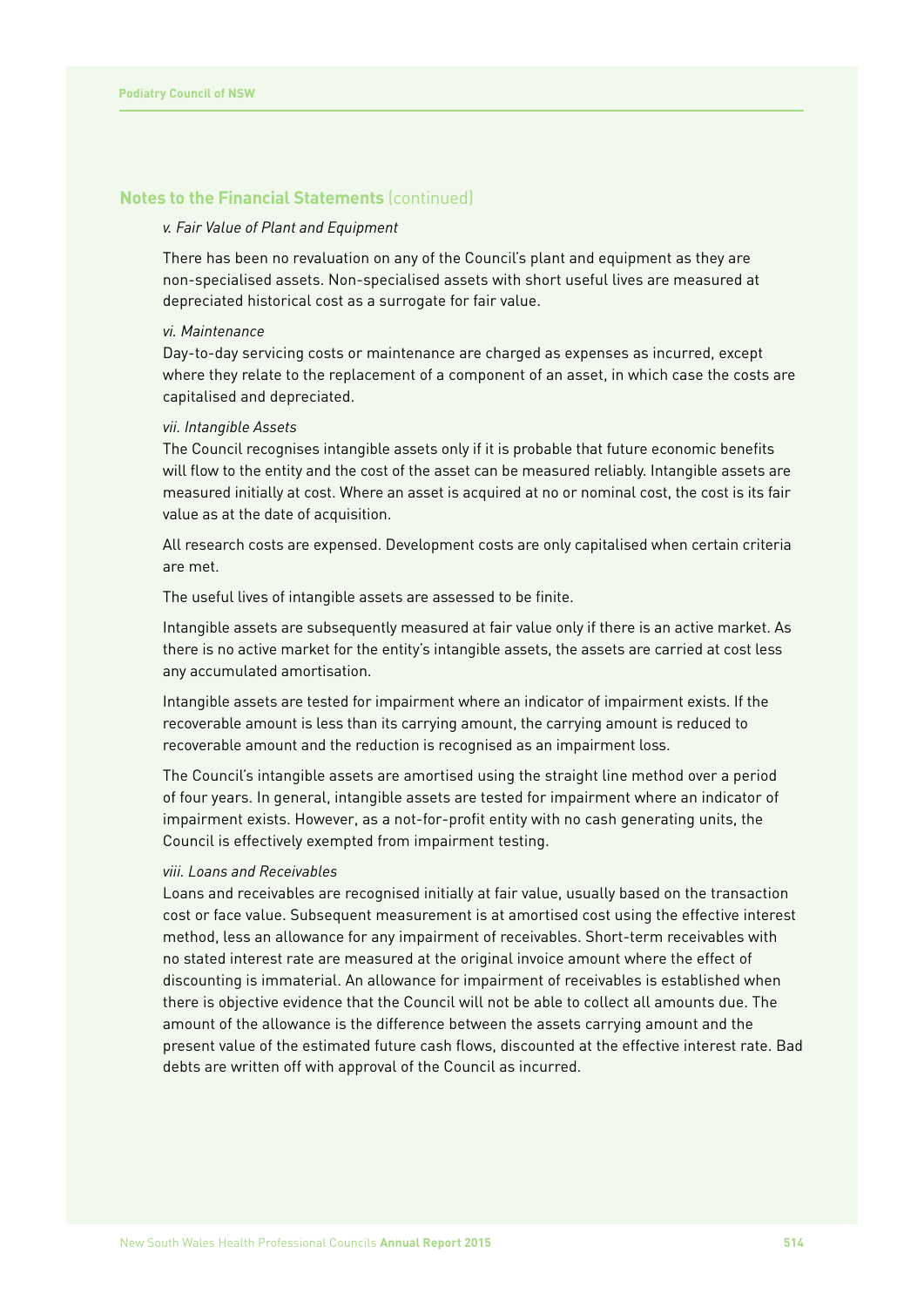#### **l. Liabilities**

# *i. Trade and Other Payables*

These amounts represent liabilities for goods and services provided to the Council and other amounts. Payables are recognised initially at fair value, usually based on the transaction cost or face value. Short-term payables with no stated interest rates are measured at the original invoice amount where the effect of discounting is immaterial.

#### *ii. Personnel Services – Ministry of Health*

In accordance with an agreed Memorandum of Understanding, personnel services are acquired from the MOH. As such the MOH accounting policy is below.

Liabilities for salaries and wages (including non-monetary benefits), recreation leave and paid sick leave that are due to be settled within 12 months after the end of the period in which the employees render the service are recognised and measured in respect of employees' services up to the reporting date at undiscounted amounts based on the amounts expected to be paid when the liabilities are settled.

In accordance with NSWTC 15/09 'Accounting for Long Service Leave and Annual Leave', the Council's annual leave has been assessed as a short-term liability as these short-term benefits are expected to be settled wholly before 12 months after the end of the annual reporting period in which the employee renders the related services.

Unused non-vesting sick leave does not give rise to a liability as it is not considered probable that sick leave taken in the future will be greater than the benefits accrued in the future.

The outstanding amounts of payroll tax, workers' compensation insurance premiums and fringe benefits tax, which are consequential to employment, are recognised as liabilities and expenses where the employee benefits to which they relate have been recognised.

All employees receive the Superannuation Guarantee Levy contribution. All superannuation benefits are provided on an accumulation basis – there are no defined benefits. Contributions are made by the entity to an employee superannuation fund and are charged as an expense when incurred.

# *iii. Provision for Make Good*

Provisions include the Council's proportionate liability (allocated to the Council using an appropriate allocation method) of the estimated make good liability, discounted to today's present value.

#### **m. Equity**

#### Accumulated Funds

The category 'Accumulated Funds' includes all current and prior period funds.

# **n. Comparative information**

Except when an Australian Accounting Standard permits or requires otherwise, comparative information is disclosed in respect of the previous period for all amounts reported in the financial statements.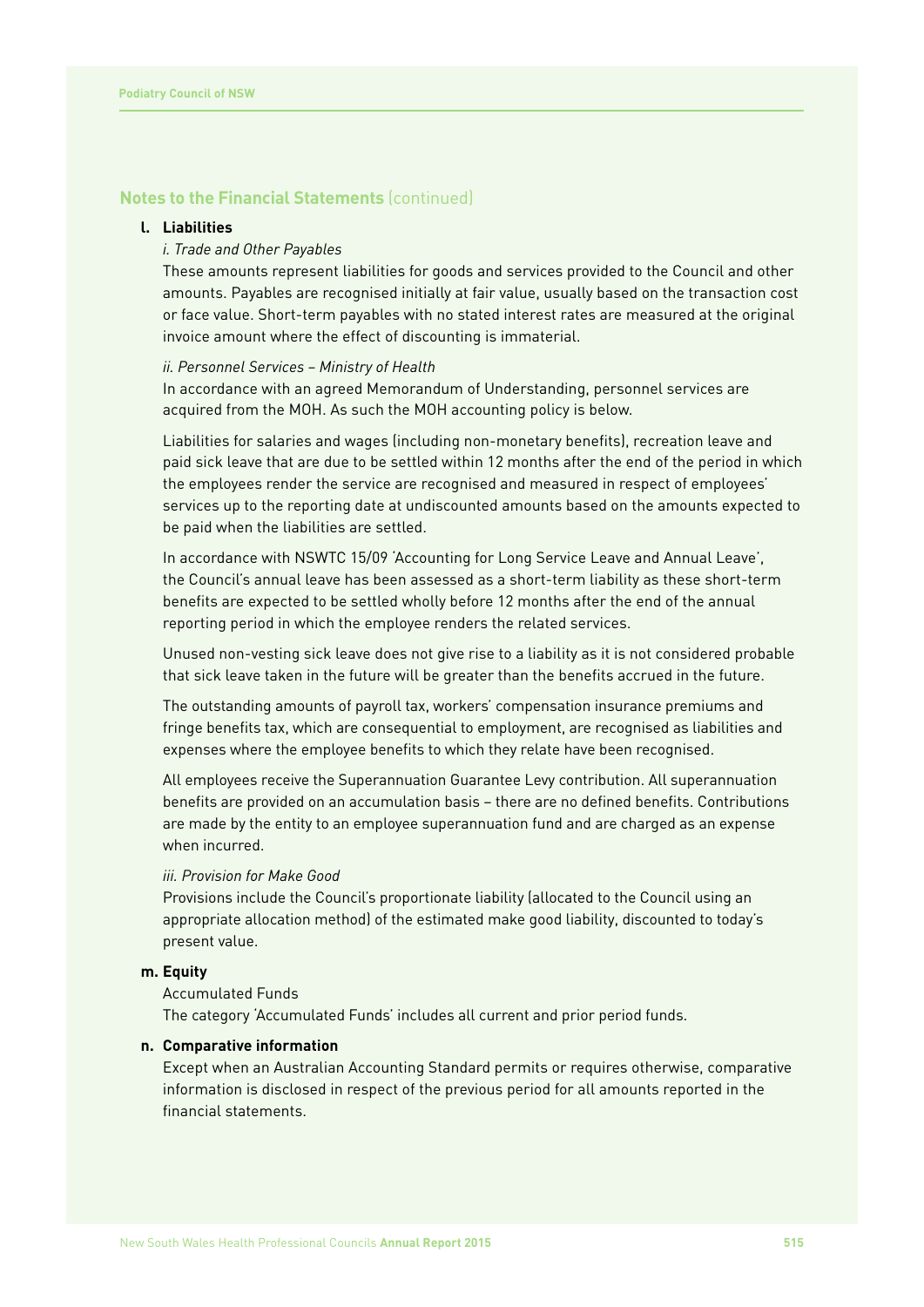# **o. Cash and cash equivalents**

Cash and cash equivalent assets in the statement of financial position would normally comprise cash on hand, cash at bank and short-term deposits and include deposits in the NSW Treasury Corporation's Hour-Glass cash facility, other Treasury Corporation deposits (less than 90 days) and other at-call deposits that are not quoted in the active market.

Bank overdrafts are included within liabilities.

#### **p. Adoption of New and Revised Accounting Standards**

A number of new standards were applied from 1 July 2014, including AASB 10 *Consolidated Financial Statements* and AASB 128 *Investments in Associates and Joint Ventures*. The application of these new standards did not have a significant impact on the financial statements.

A number of new standards, amendments to standards and interpretations are effective for annual periods beginning after 1 July 2015, and have not been applied in preparing these financial statements. None of these are expected to have a significant effect on the financial statements of the Council.

NSW Treasury issued TC15/03 circular which states none of the new revised Standards of Interpretations are to be adopted early.

The standards that are relevant to the Council are as follows:

- a) AASB 9, AASB 2010-7 and AASB Financial Instruments 2012-6 regarding financial instruments (2015/2016)
- b) AASB 2014-4 regarding acceptable methods of depreciation and amortisation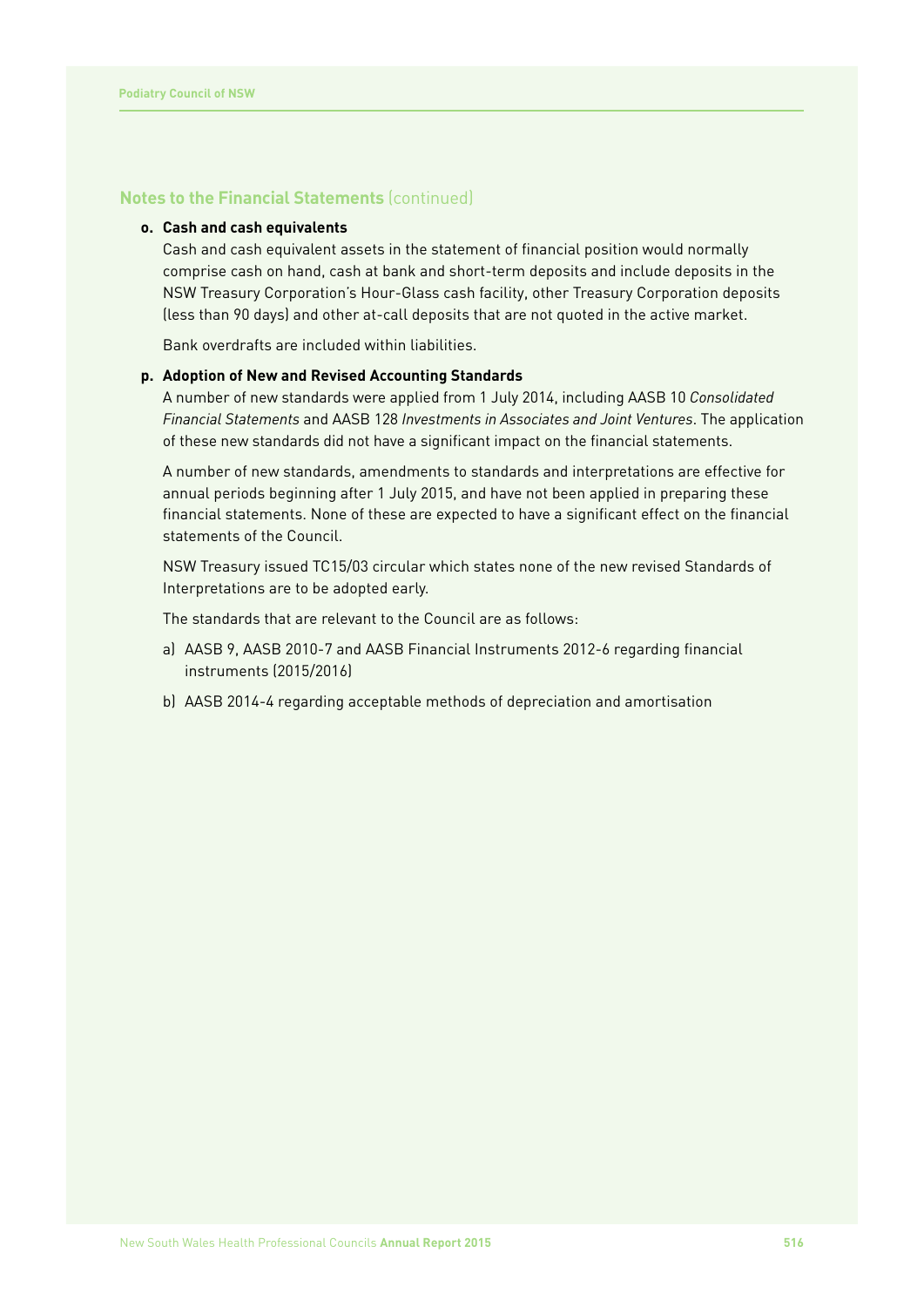# **2. EXPENSES EXCLUDING LOSSES**

# **a. Personnel Services Expenses**

Personnel services expenses are acquired from the MOH and comprise the following:

|                                                 | 2015   | 2014   |
|-------------------------------------------------|--------|--------|
|                                                 | \$     | \$     |
| Salaries and wages (including recreation leave) | 69,234 | 78,635 |
| Superannuation                                  | 6,095  | 8,439  |
| Payroll taxes                                   | 5,091  | 4,908  |
| Worker's compensation insurance                 | 320    | 645    |
|                                                 | 80,740 | 92,627 |

# **b. Other Operating Expenses**

|                                                 | 2015   | 2014   |
|-------------------------------------------------|--------|--------|
|                                                 | \$     | \$     |
| Auditor's remuneration                          | 5,510  | 5,402  |
| Rent and building expenses                      | 14,464 | 15,934 |
| Council fees                                    | 7.994  | 7,592  |
| Sitting fees                                    | 23,899 | 47,554 |
| NSW Civil & Administrative Tribunal fixed costs | 7,020  | 700    |
| Contracted labour                               | 7,890  | 4,698  |
|                                                 | 66,777 | 81,880 |

# **c. Depreciation and Amortisation Expense**

|                                            | 2015  | 2014  |
|--------------------------------------------|-------|-------|
|                                            | \$    | \$    |
| Depreciation                               |       |       |
| Motor vehicles                             | 61    | 68    |
| Furniture and fittings                     | 68    | 72    |
| Office equipment                           | 645   | 1,291 |
|                                            | 774   | 1,431 |
|                                            |       |       |
| Amortisation                               |       |       |
| Leasehold improvement                      | 156   | 269   |
| Intangible assets                          | 1,260 | 1,873 |
|                                            | 1,416 | 2,142 |
| <b>Total Depreciation and Amortisation</b> | 2,190 | 3,573 |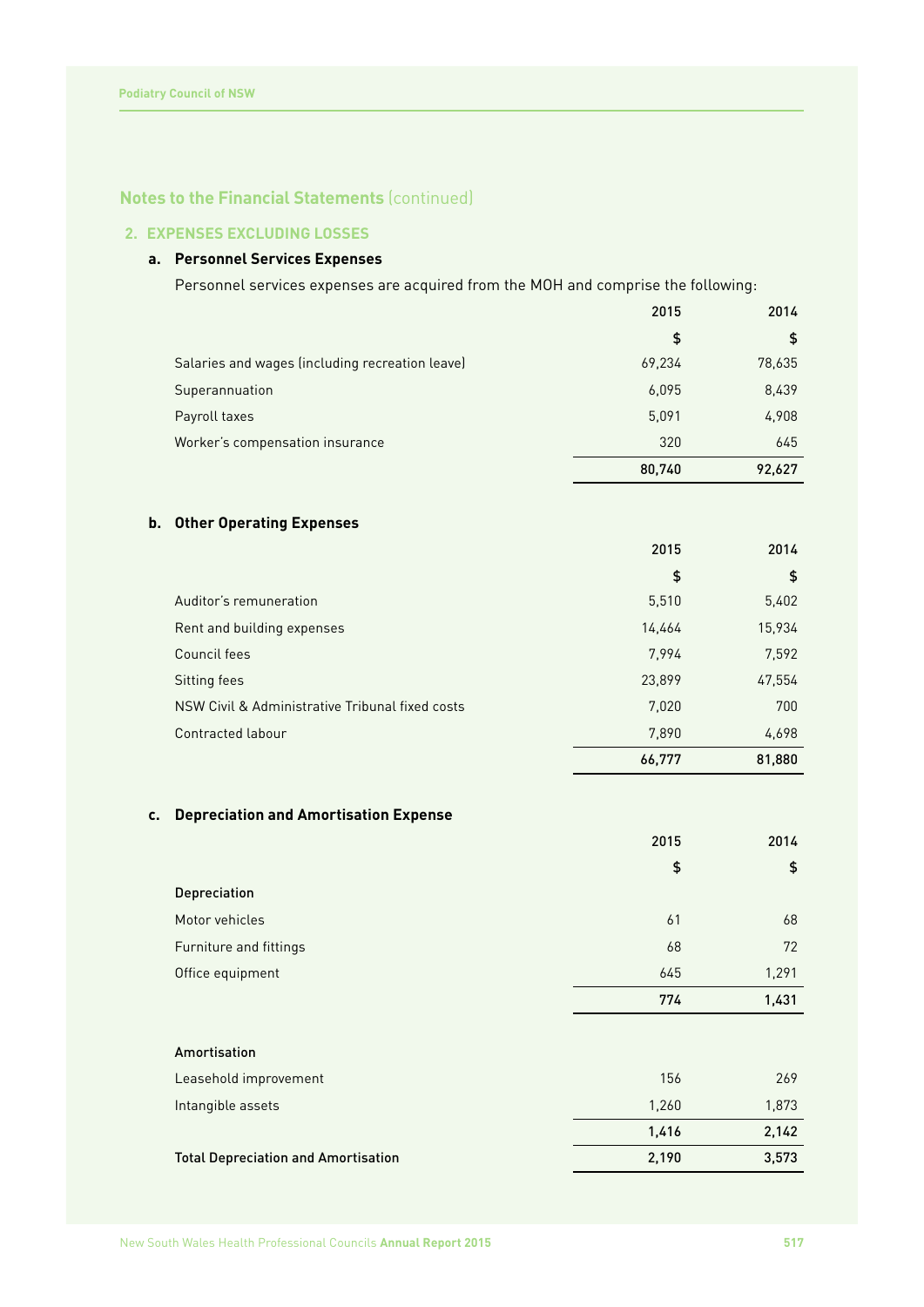# **d. Finance Costs**

|                                                   | 2015   | 2014   |
|---------------------------------------------------|--------|--------|
|                                                   | \$     | \$     |
| Unwinding of discount rate on make good provision | 90     | 125    |
|                                                   | 90     | 125    |
|                                                   |        |        |
| <b>Other Expenses</b><br>e.                       |        |        |
|                                                   | 2015   | 2014   |
|                                                   | \$     | \$     |
| Subsistence and transport                         | 12,767 | 16,385 |
| Fees for service                                  | 8,888  | 8,369  |
| Postage and communication                         | 1,057  | 1,245  |
| Printing and stationery                           | 991    | 1,944  |
| <b>Equipment and furniture</b>                    | 19     | 5      |
| General administration expenses                   | 1,793  | 1,667  |
| Loss on re-allocation of Make good                |        | 904    |
|                                                   | 25,515 | 30,519 |
| <b>EDUCATION AND RESEARCH</b><br>3.               |        |        |
|                                                   | 2015   | 2014   |
|                                                   | \$     | \$     |
| Other expenses                                    |        | 230    |
| <b>Total (excluding GST)</b>                      |        | 230    |

# **4. EXPENDITURE MANAGED ON BEHALF OF THE COUNCIL THROUGH THE NSW MINISTRY OF HEALTH**

The Council's accounts are managed by the NSW Ministry of Health (MOH). Executive and administrative support functions are provided by the HPCA, which is an executive agency of the MOH.

In accordance with an agreed Memorandum of Understanding, salaries and associated oncosts are paid by the MOH. The MOH continues to pay for the staff and associated oncosts. These costs are reimbursed by the Council to the MOH.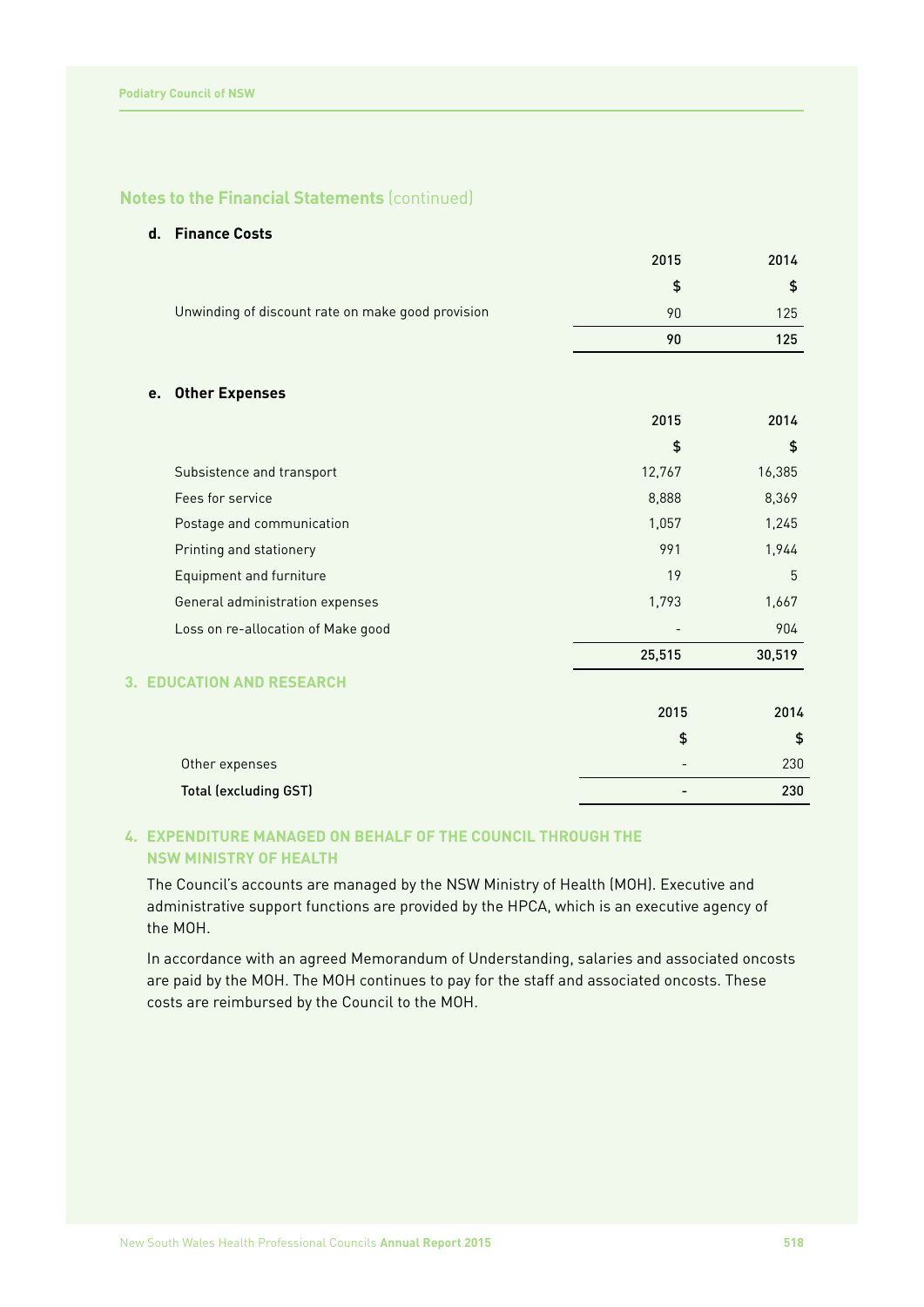# **5. (a) INTEREST REVENUE**

| Interest revenue from financial assets not at<br>fair value through profit or loss | 8.286 | 6,929 |
|------------------------------------------------------------------------------------|-------|-------|
|                                                                                    | 8.286 | 6,929 |

The guaranteed credit interest rate is calculated on daily balances as per the RBA cash rate plus an agreed fixed margin for five years.

|                                                                  | 2015 | 2014 |
|------------------------------------------------------------------|------|------|
|                                                                  | %    | $\%$ |
| Average Interest Rate                                            | 3.20 | 2.54 |
|                                                                  |      |      |
| <b>OTHER REVENUE</b><br>(b)                                      |      |      |
|                                                                  | 2015 | 2014 |
|                                                                  | \$   | \$   |
| Make good revenue resulting from decrease in make good provision |      | 553  |
| Profit on re-allocation of Make good                             | 316  |      |
| Other Revenue                                                    |      | 20   |
|                                                                  | 316  | 573  |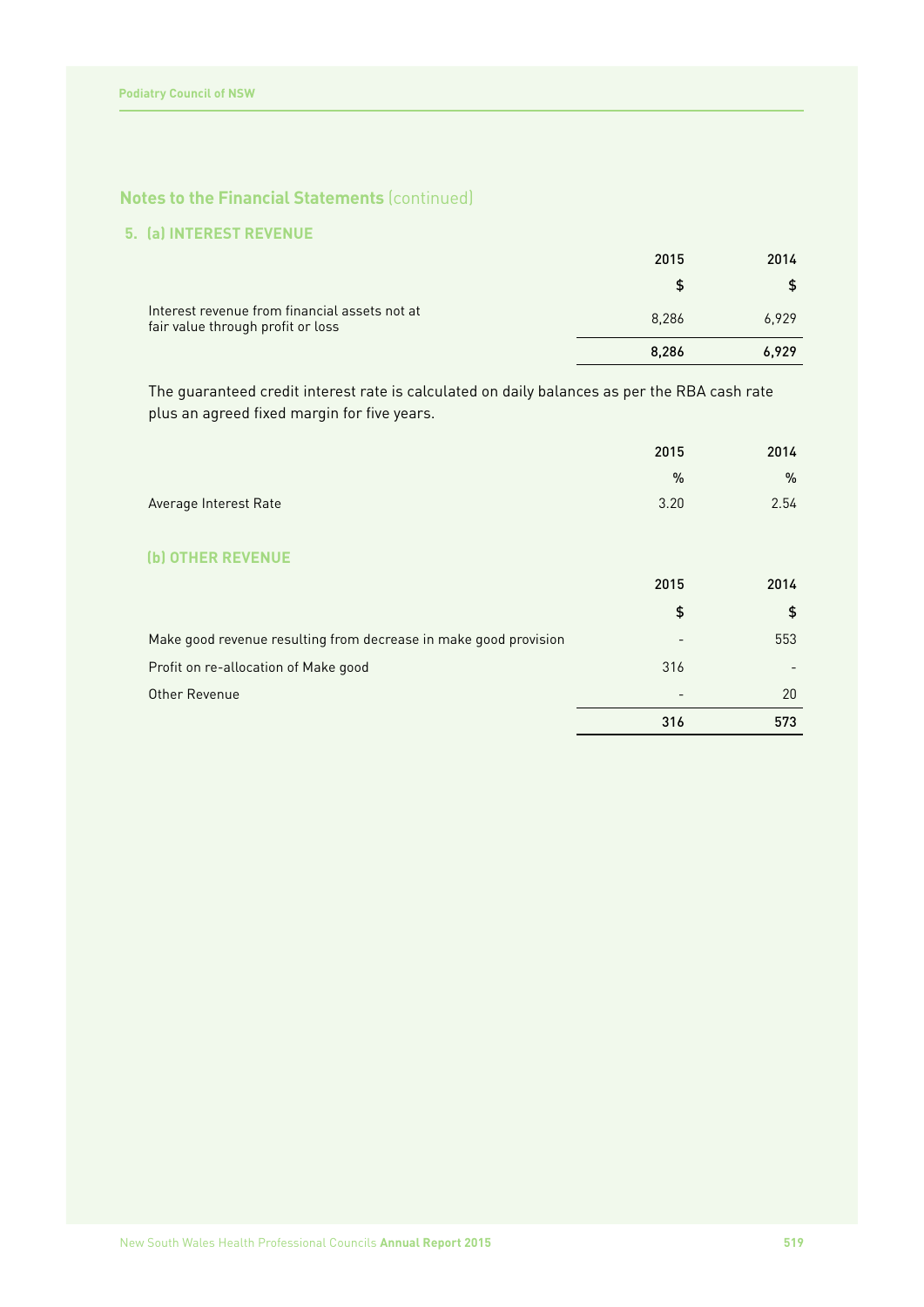# **6. GAIN/(LOSS) ON DISPOSAL/ADDITIONS**

|                                                                                                                   | 2015  | 2014  |
|-------------------------------------------------------------------------------------------------------------------|-------|-------|
|                                                                                                                   | \$    | \$    |
| <b>Plant and equipment</b>                                                                                        |       |       |
| Net book value (disposed)/acquired during the year                                                                |       |       |
| Net book value (disposed)/acquired during the year -<br>re-allocations arising from the cost sharing arrangements | (288) | 775   |
| Gain/(Loss) on disposal/additions during the year                                                                 |       |       |
|                                                                                                                   | (288) | 775   |
|                                                                                                                   |       |       |
| Intangible assets                                                                                                 |       |       |
| Net book value (disposed)/acquired during the year                                                                |       |       |
| Net book value (disposed)/acquired during the year -<br>re-allocations arising from the cost sharing arrangements | (207) | 1,006 |
| Gain/(Loss) on disposal/additions during the year                                                                 |       |       |
|                                                                                                                   | (207) | 1,006 |
| Total Gain/(Loss) on Disposal/Additions                                                                           | (495) | 1,781 |

Included in the above Gain/(Loss) on disposal are adjustments arising from the Council's prior year decision to adopt a significant accounting policy, an agreed cost sharing arrangement for the distribution of pooled costs between health professional Councils and to dispose or acquire of a portion of its share of the opening carrying values of the pooled assets. Refer Note 1 (d).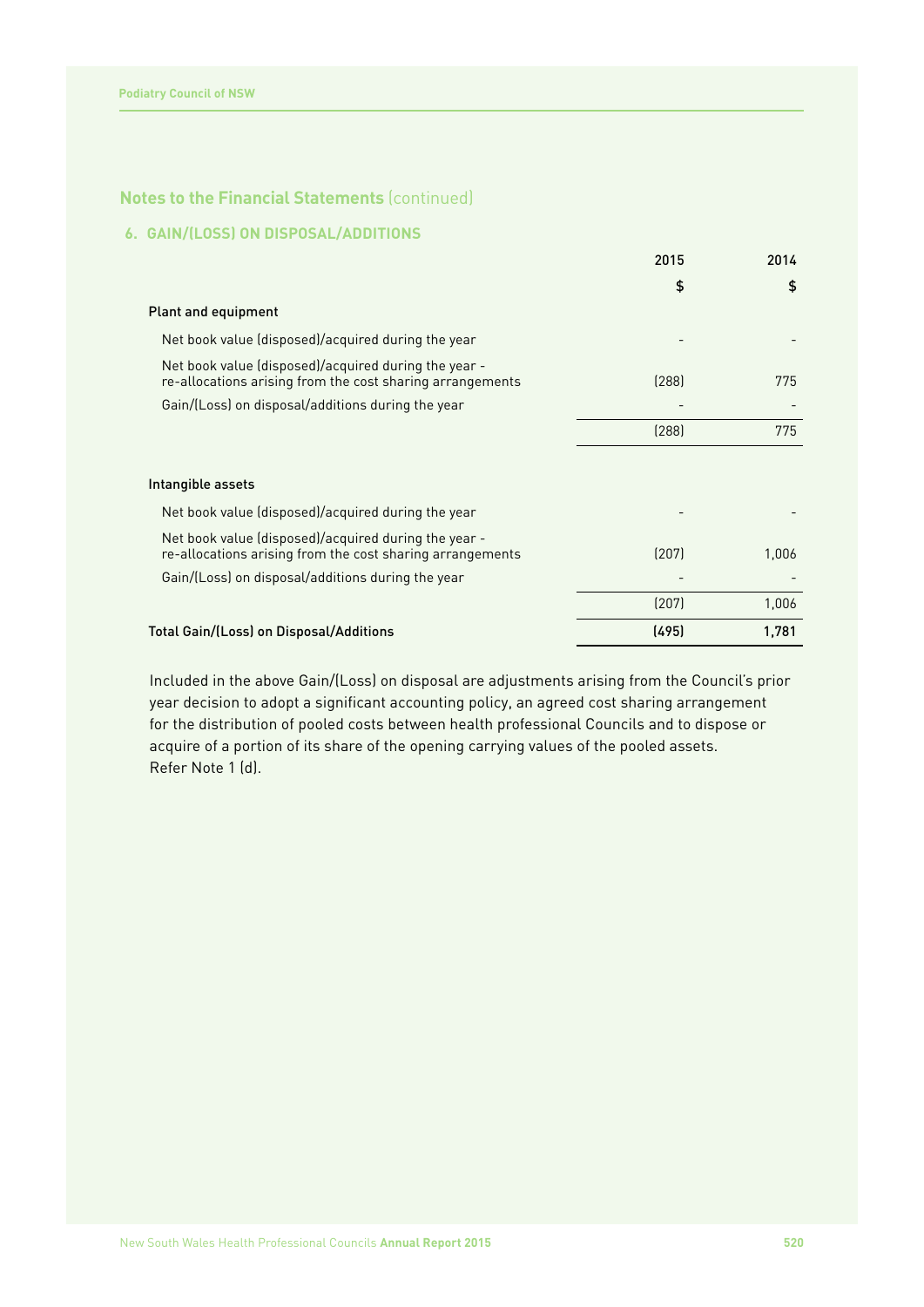# **7. CASH AND CASH EQUIVALENTS**

|                              | 2015          | 2014    |
|------------------------------|---------------|---------|
|                              | <sup>\$</sup> |         |
| Cash at bank and on hand     | 62.452        | 60,480  |
| Cash at bank - held by HPCA* | 220,345       | 169,948 |
|                              | 282,797       | 230,428 |

\* This is cash held by the HPCA, an executive agency of the MOH, on behalf of the Council for its operating activities.

The Council operates the bank accounts shown below:

|                                  | 2015   | 2014   |
|----------------------------------|--------|--------|
|                                  |        |        |
| Education and research account** | 62,452 | 60,480 |
|                                  | 62,452 | 60,480 |

\*\* managed by the HPCA, an executive agency of the MOH.

# **8. RECEIVABLES**

|                                | 2015  | 2014          |
|--------------------------------|-------|---------------|
|                                | \$    | $\frac{1}{2}$ |
| Prepayments                    | 691   | 387           |
| Other receivables              | 2,587 | 4,739         |
| Interest receivable            |       |               |
| Trade receivables              |       | 134           |
| Less: allowance for impairment |       |               |
|                                | 3,279 | 5,261         |

No receivables are considered impaired.

The trade receivables include monies that AHPRA has collected from registrants as at 30 June 2015 and has remitted the monies to HPCA in July 2015.

There were no Trade Debtors past due.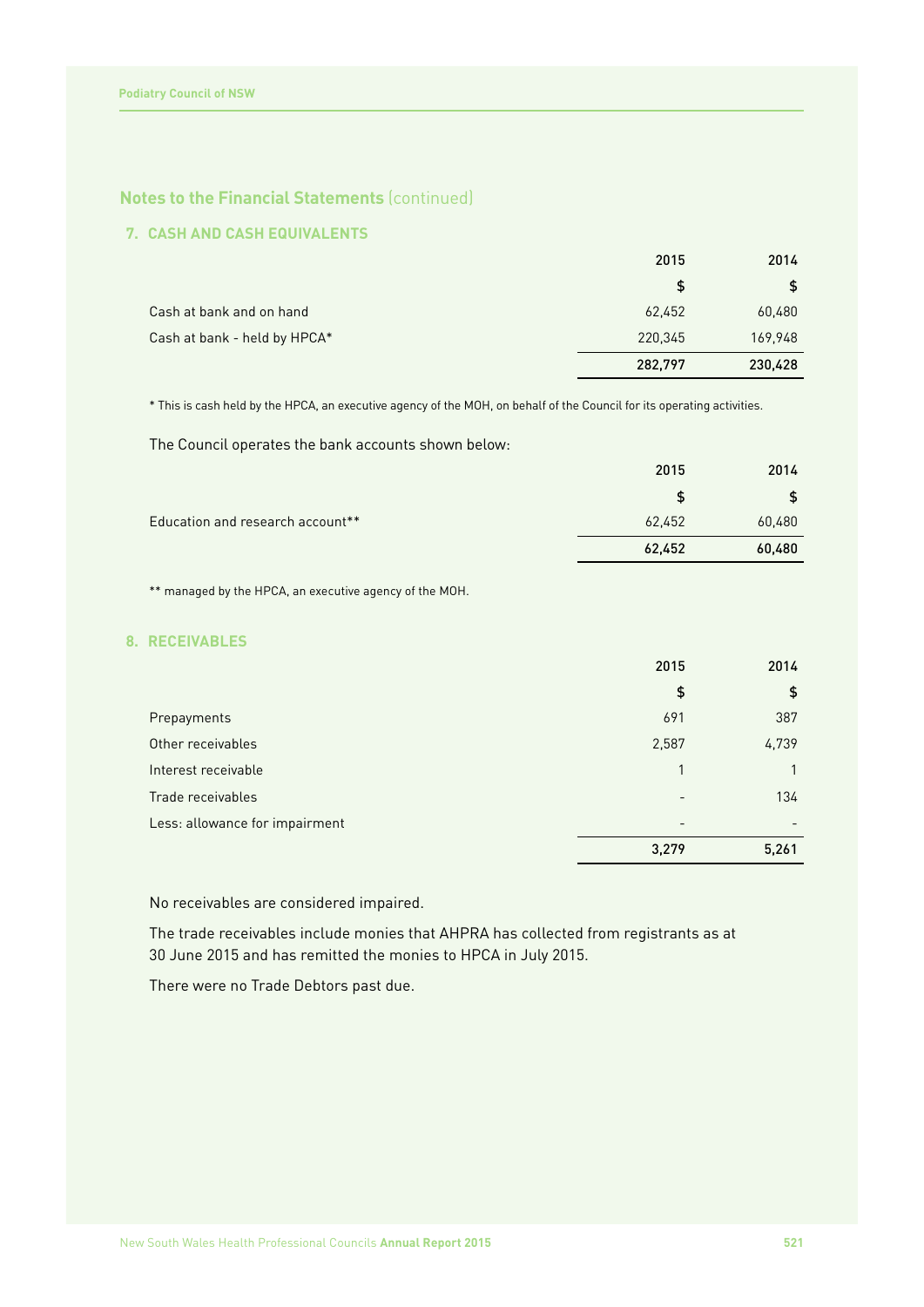# **9. PLANT AND EQUIPMENT**

The Council has an interest in plant and equipment used by all health professional Councils. Plant and equipment is not owned individually by the Council. The amounts recognised in the financial statements have been calculated based on the benefits expected to be derived by the Council.

|                                            | Leasehold<br><b>Improvements</b> | Motor<br><b>Vehicles</b> | <b>Furniture</b><br>& Fittings | <b>Office</b><br>Equipment | <b>Total</b> |
|--------------------------------------------|----------------------------------|--------------------------|--------------------------------|----------------------------|--------------|
|                                            | \$                               | \$                       | \$                             | \$                         | \$           |
| At 1 July 2014                             |                                  |                          |                                |                            |              |
| Gross carrying amount                      | 1,133                            | 273                      | 373                            | 9.756                      | 11,535       |
| Accumulated depreciation and<br>impairment | (635)                            | (191)                    | [133]                          | [8.434]                    | (9, 393)     |
| <b>Net Carrying Amount</b>                 | 498                              | 82                       | 240                            | 1,322                      | 2,142        |
|                                            |                                  |                          |                                |                            |              |
| At 30 June 2015                            |                                  |                          |                                |                            |              |
| Gross carrying amount                      | 4,875                            | 245                      | 341                            | 9.047                      | 14,508       |
| Accumulated depreciation and<br>impairment | (678)                            | [233]                    | (188)                          | (8, 177)                   | (9, 276)     |
| <b>Net Carrying Amount</b>                 | 4,197                            | 12                       | 153                            | 870                        | 5,232        |

#### **Reconciliation**

A reconciliation of the carrying amount of each class of plant and equipment at the beginning and end of the current reporting period is set out below:

|                                      | Leasehold<br><i>Improvements</i> | Motor<br><b>Vehicles</b> | <b>Furniture</b><br>& Fittings | <b>Office</b><br>Equipment | Total |
|--------------------------------------|----------------------------------|--------------------------|--------------------------------|----------------------------|-------|
|                                      | \$                               | \$                       | \$                             | \$                         | \$    |
| Year Ended 30 June 2015              |                                  |                          |                                |                            |       |
| Net carrying amount at start of year | 498                              | 82                       | 240                            | 1,322                      | 2,142 |
| Additions                            | 3,975                            | $\overline{\phantom{a}}$ |                                | 334                        | 4,309 |
| Other <sup>1</sup>                   | (120)                            | (9)                      | (19)                           | (141)                      | (289) |
| Depreciation                         | (156)                            | [61]                     | (68)                           | (645)                      | (930) |
| Net Carrying Amount at End of Year   | 4,197                            | 12                       | 153                            | 870                        | 5,232 |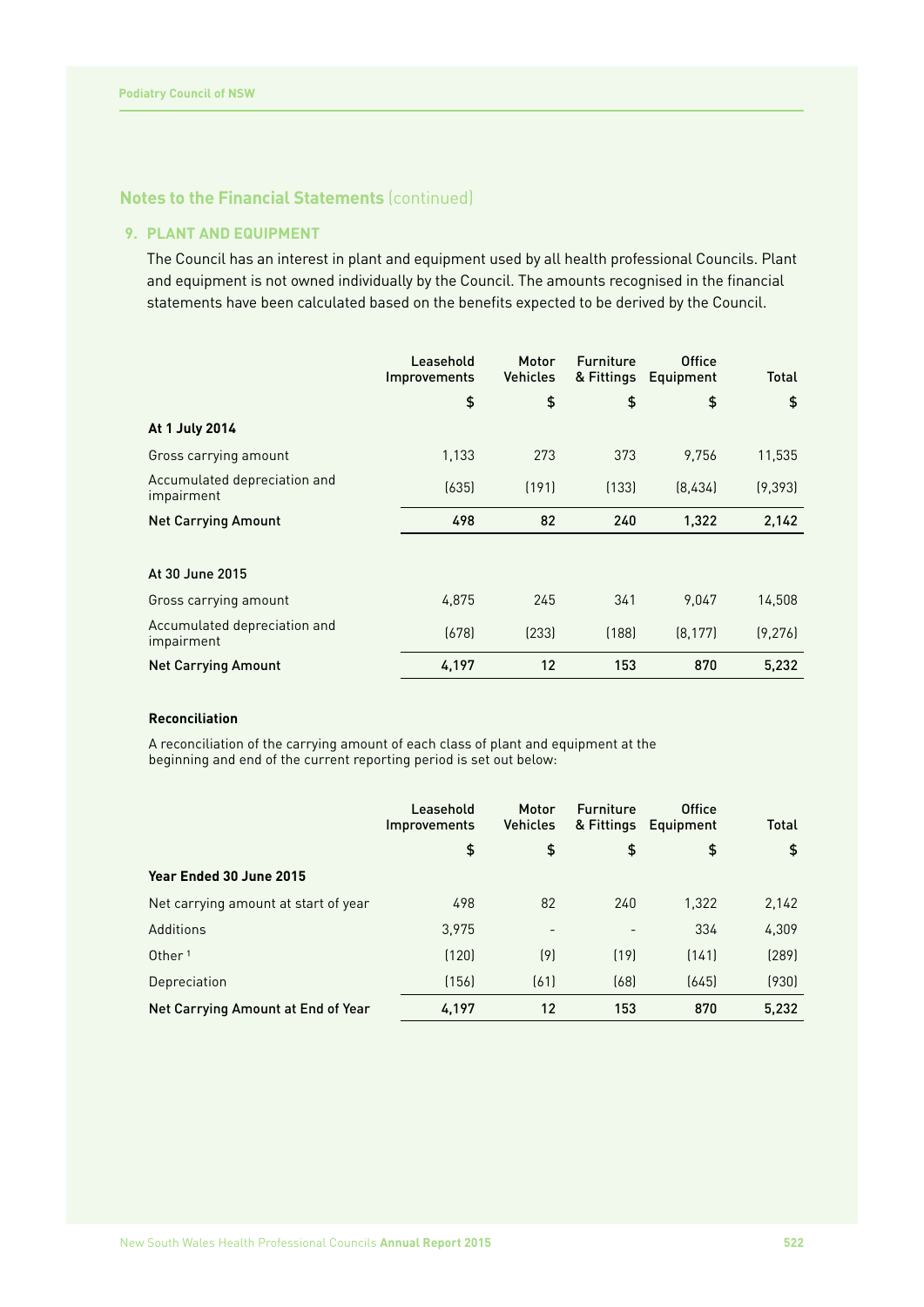# **9. PLANT AND EQUIPMENT** (continued)

|                                            | Leasehold<br><b>Improvements</b> | Motor<br><b>Vehicles</b> | <b>Furniture</b><br>& Fittings | <b>Office</b><br>Equipment | <b>Total</b> |
|--------------------------------------------|----------------------------------|--------------------------|--------------------------------|----------------------------|--------------|
|                                            | \$                               | \$                       | \$                             | \$                         | \$           |
| At 1 July 2013                             |                                  |                          |                                |                            |              |
| Gross carrying amount                      | 831                              | 212                      | 220                            | 6,775                      | 8,038        |
| Accumulated depreciation and<br>impairment | (79)                             | (97)                     | (45)                           | (5, 220)                   | (5,441)      |
| <b>Net Carrying Amount</b>                 | 752                              | 115                      | 175                            | 1,555                      | 2,597        |
|                                            |                                  |                          |                                |                            |              |
| At 30 June 2014                            |                                  |                          |                                |                            |              |
| Gross carrying amount                      | 1,133                            | 273                      | 373                            | 9.756                      | 11,535       |
| Accumulated depreciation and<br>impairment | (635)                            | (191)                    | (133)                          | (8,434)                    | (9, 393)     |
| <b>Net Carrying Amount</b>                 | 498                              | 82                       | 240                            | 1,322                      | 2,142        |

# **Reconciliation**

A reconciliation of the carrying amount of each class of plant and equipment at the beginning and end of the prior reporting period is set out below:

|                                      | Leasehold<br><b>Improvements</b> | Motor<br><b>Vehicles</b> | <b>Furniture</b> | Office<br>& Fittings Equipment | <b>Total</b> |
|--------------------------------------|----------------------------------|--------------------------|------------------|--------------------------------|--------------|
|                                      | \$                               | \$                       | \$               | \$                             | \$           |
| Year Ended 30 June 2014              |                                  |                          |                  |                                |              |
| Net carrying amount at start of year | 752                              | 115                      | 175              | 1,555                          | 2,597        |
| Additions                            |                                  | $\overline{\phantom{a}}$ | 73               | 397                            | 470          |
| Other <sup>1</sup>                   | 15                               | 35                       | 64               | 661                            | 775          |
| Depreciation                         | (269)                            | (68)                     | (72)             | (1.291)                        | (1,700)      |
| Net Carrying Amount at End of Year   | 498                              | 82                       | 240              | 1.322                          | 2,142        |

#### 1. Other includes:

a. Adjustments required to opening balances due to the agreed Cost Allocation Methodology as at 1 July 2014 & 1 July 2013. b. Adjustments required to make good asset/liability in accordance with AASB 137.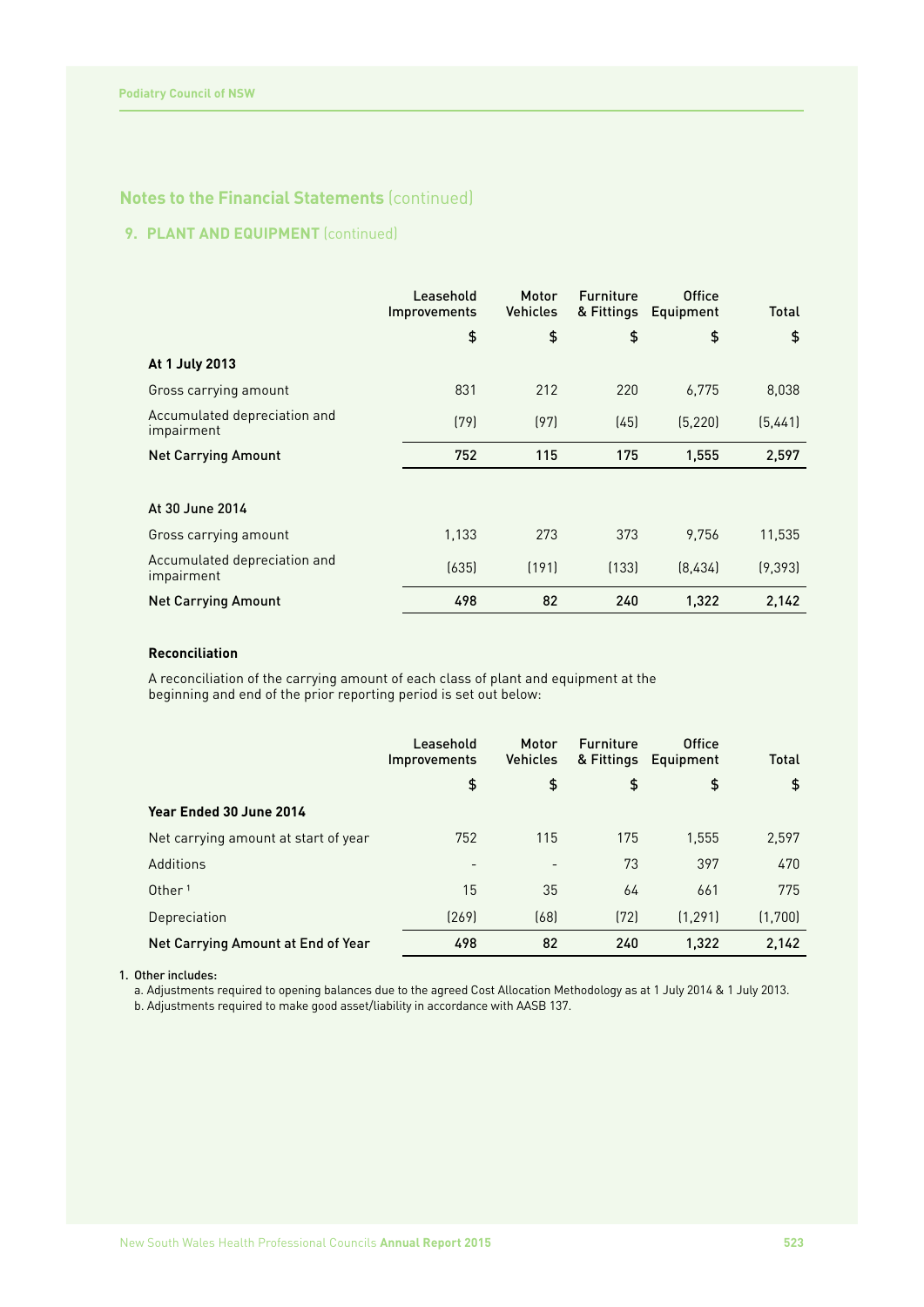# **10.INTANGIBLE ASSETS**

The Council has an interest in intangible assets used by all health professional Councils. The assets are not owned individually by the Council. The amounts recognised in the financial statements have been calculated based on the benefits expected to be derived by the Council.

|                                         | <b>Software</b><br>Work in |                 |              |
|-----------------------------------------|----------------------------|-----------------|--------------|
|                                         | Progress                   | Software        | <b>Total</b> |
|                                         | \$                         | \$              | \$           |
| At 1 July 2014                          |                            |                 |              |
| Cost (gross carrying amount)            | 1,208                      | 16,870          | 18,078       |
| Accumulated amortisation and impairment | $\overline{\phantom{0}}$   | (14, 935)       | (14, 935)    |
| <b>Net Carrying Amount</b>              | 1,208                      | 1,935           | 3,143        |
|                                         |                            |                 |              |
| At 30 June 2015                         |                            |                 |              |
| Cost (gross carrying amount)            | 2,119                      | 15,069          | 17,188       |
| Accumulated amortisation and impairment | $\overline{\phantom{a}}$   | (14,600)        | (14,600)     |
| <b>Net Carrying Amount</b>              | 2,119                      | 469             | 2,588        |
|                                         |                            |                 |              |
|                                         | <b>Software</b>            |                 |              |
|                                         | Work in<br>Progress        | <b>Software</b> | <b>Total</b> |
|                                         | \$                         | \$              | \$           |
| Year Ended 30 June 2015                 |                            |                 |              |
|                                         |                            |                 |              |
| Net carrying amount at start of year    | 1,208                      | 1,935           | 3,143        |
| Additions                               | 976                        |                 | 976          |
| Other <sup>1</sup>                      | (65)                       | (206)           | (271)        |
| Amortisation                            |                            | (1, 260)        | (1, 260)     |
| Net Carrying Amount at End of Year      | 2,119                      | 469             | 2,588        |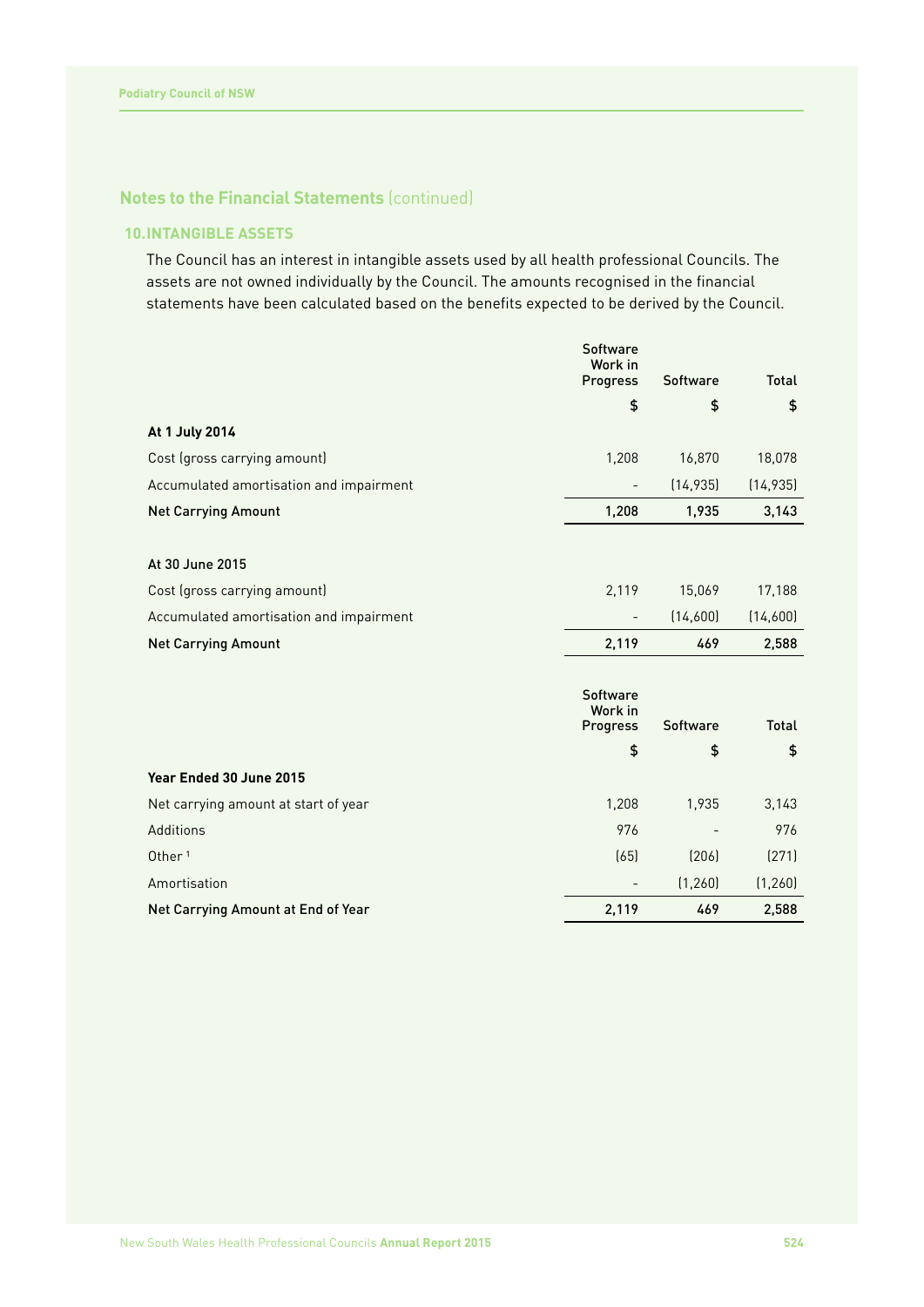# **10.INTANGIBLE ASSETS** (continued)

|                                         | <b>Software</b><br>Work in |                 |              |
|-----------------------------------------|----------------------------|-----------------|--------------|
|                                         | <b>Progress</b>            | <b>Software</b> | Total        |
|                                         | \$                         | \$              | \$           |
| At 1 July 2013                          |                            |                 |              |
| Cost (gross carrying amount)            | 691                        | 12,397          | 13,088       |
| Accumulated amortisation and impairment |                            | (9, 595)        | (9, 595)     |
| <b>Net Carrying Amount</b>              | 691                        | 2,802           | 3,493        |
|                                         |                            |                 |              |
| At 30 June 2014                         |                            |                 |              |
| Cost (gross carrying amount)            | 1,208                      | 16,870          | 18,078       |
| Accumulated amortisation and impairment | $\overline{a}$             | (14, 935)       | (14, 935)    |
| <b>Net Carrying Amount</b>              | 1,208                      | 1,935           | 3,143        |
|                                         |                            |                 |              |
|                                         | <b>Software</b><br>Work in |                 |              |
|                                         | Progress                   | <b>Software</b> | <b>Total</b> |
|                                         | \$                         | \$              | \$           |
| Year Ended 30 June 2014                 |                            |                 |              |
| Net carrying amount at start of year    | 691                        | 2,802           | 3,493        |
| Additions                               | 517                        |                 | 517          |
|                                         |                            |                 |              |

Amortisation (1,873) (1,873) Net Carrying Amount at End of Year 1,208 1,208 1,935 3,143

1. Other includes:

a. Adjustments required to opening balances due to the agreed Cost Allocation Methodology as at 1 July 2014 & 1 July 2013.

المال المراكز المال المراكز المراكز المراكز المراكز المراكز المراكز المراكز المراكز المراكز المراكز المراكز ال<br>المراكز المراكز المراكز المراكز المراكز المراكز المراكز المراكز المراكز المراكز المراكز المراكز المراكز المراك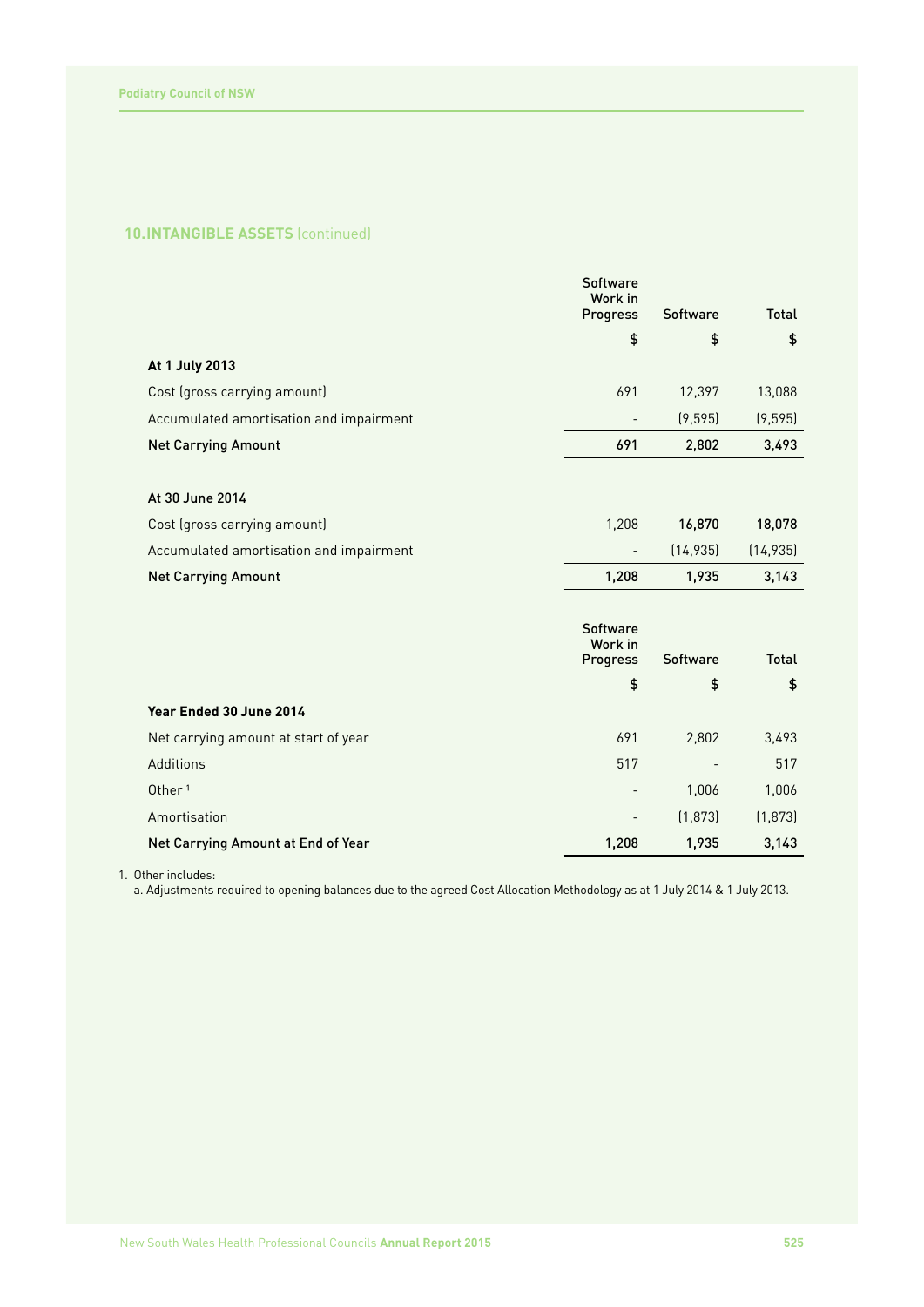# **11.PAYABLES**

|                                         | 2015   | 2014   |
|-----------------------------------------|--------|--------|
|                                         | \$     | \$     |
| Personnel services - Ministry of Health | 7,436  | 11,044 |
| Trade and other payables                | 41,239 | 61,573 |
|                                         | 48,675 | 72,617 |
|                                         |        |        |
| <b>12. FEES IN ADVANCE</b>              | 2015   | 2014   |
|                                         | \$     | \$     |
| Current                                 |        |        |
| Registration fees in advance            | 94,041 | 73,975 |
|                                         | 94,041 | 73,975 |

Registration fees in advance is the unearned revenue from NSW Regulatory Fees received on behalf of the Council by the HPCA from the AHPRA.

# **13.PROVISIONS**

|             | 2015  | 2014          |
|-------------|-------|---------------|
|             | \$    | $\frac{4}{5}$ |
| Non-Current |       |               |
| Make good   | 6,708 | 2,960         |
|             | 6,708 | 2,960         |

# **Movement in Provisions (other than personnel services)**

Movements in each class of provision during the financial year, other than personnel services are set out below:

| Make good                                                                                                     | 2015  | 2014  |
|---------------------------------------------------------------------------------------------------------------|-------|-------|
|                                                                                                               | \$    | \$    |
| Carrying amount at the beginning of year                                                                      | 2,960 | 2,483 |
| Increase/(Decrease) in provisions recognised due to re-allocation of<br>opening balances at beginning of year | (317) | 904   |
| Increase in provisions recognised                                                                             | 3.975 | (552) |
| Unwinding/change in discount rate                                                                             | 90    | 125   |
| Carrying Amount at the End of Year                                                                            | 6.708 | 2,960 |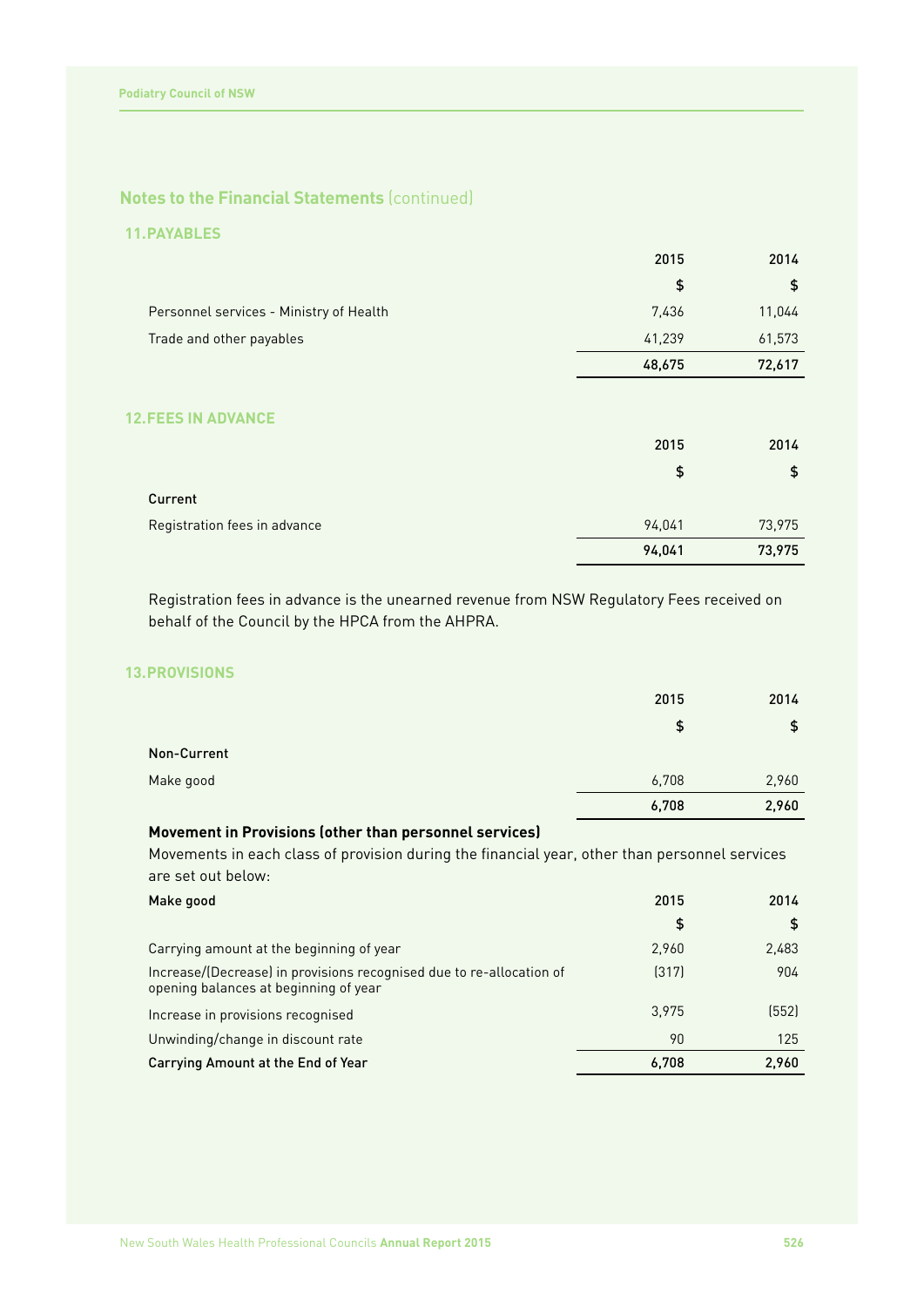# **13.PROVISIONS** (continued)

The HPCA on behalf of Councils recognised a lease make good provision on entering into lease arrangements for Level 6, 477 Pitt Street. The provision was first included in the financial statements for 30 June 2011 and was based on a market-based estimate of the cost per square metre to make good the areas of the Pitt Street building that the HPCA occupies at the end of the lease.

As required under paragraph 59 of AASB 137, provisions are required to be reviewed at the end of each reporting period and adjusted to reflect the current best estimate of the provision. The HPCA has recalculated the estimated lease make good provision as at 30 June 2015, taking into account the updated discount rate and inflation rates that are required under TC 11/17 and an updated estimate of the cost per square metre to make good the leased areas.

The impact of the changes to the three inputs to the overall lease make good provision has been to increase the required provision as at 30 June 2015.

The lease arrangements for the Pitt Street building will expire in November 2016.

#### **14.COMMITMENTS FOR EXPENDITURE**

#### **Operating Lease Commitments**

Future non-cancellable operating lease rentals not provided for and payable:

|                                                   | 2015   | 2014   |
|---------------------------------------------------|--------|--------|
|                                                   |        |        |
| Not later than one year                           | 12.211 | 18.775 |
| Later than one year and not later than five years | 5.166  | 28,273 |
| <b>Total (including GST)</b>                      | 17.377 | 47,048 |

#### **15.RELATED PARTY TRANSACTIONS**

The Council has only one related party, being the HPCA, an executive agency of the MOH.

The Council's accounts are managed by the MOH. Executive and administrative support functions are provided by the HPCA. All accounting transactions as disclosed on Statement of Comprehensive Income are carried out by the HPCA on behalf of the Council.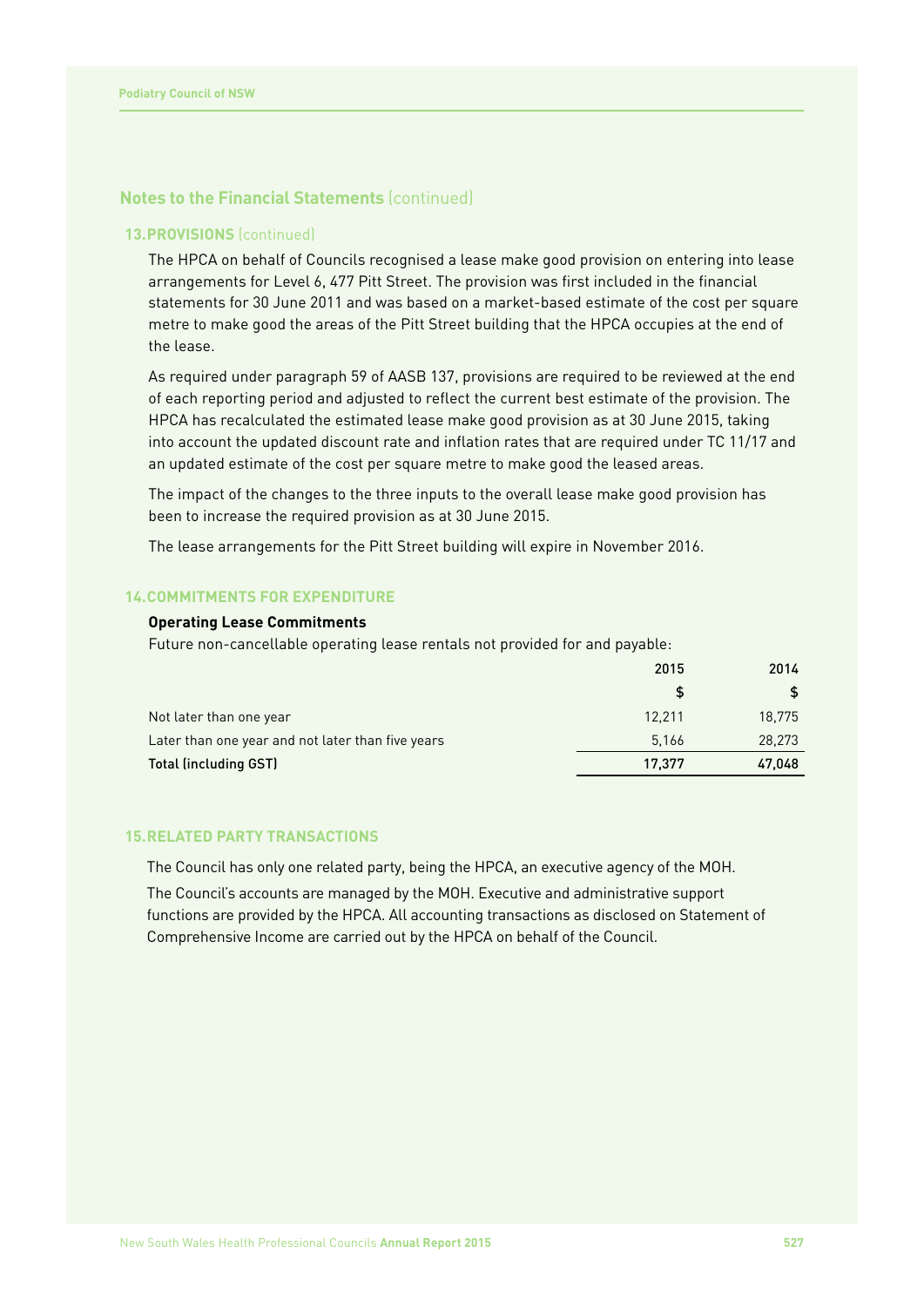# **16.CONTINGENT LIABILITIES AND CONTINGENT ASSETS**

There are no material contingent assets or liabilities as at 30 June 2015.

#### **17.RECONCILIATION OF NET RESULT TO CASH FLOWS FROM OPERATING ACTIVITIES**

|                                                | 2015      | 2014      |
|------------------------------------------------|-----------|-----------|
|                                                | \$        | \$        |
| Net result                                     | 53.050    | (39, 302) |
| Depreciation and amortisation                  | 2,190     | 3,573     |
| Increase/(Decrease) in receivables             | 1.983     | (2,842)   |
| Increase/(Decrease) in fees in advance         | 20,066    | 23,344    |
| Increase/(Decrease) in payables                | (23, 943) | 49,470    |
| Increase/(Decrease) in provisions              | [226]     | 474       |
| Net gain/(loss) on sale of plant and equipment | 495       | (1,781)   |
| <b>Net Cash used on Operating Activities</b>   | 53,615    | 32,936    |

# **18.FINANCIAL INSTRUMENTS**

The Council's principal financial instruments are outlined below. These financial instruments arise directly from the entity's operations or are required to finance the Council's operations. The Council's main risks arising from financial instruments are outlined below, together with the Council's objectives, policies and processes for measuring and managing risk. Further quantitative and qualitative disclosures are included throughout the financial statements.

The Council has overall responsibility for the establishment and oversight of risk management and reviews and agrees on policies for managing each of these risks.

#### **a. Financial Instrument Categories**

| <b>Notes</b> | Category                                                        | Carrying<br>Amount | Carrying<br>Amount |
|--------------|-----------------------------------------------------------------|--------------------|--------------------|
|              |                                                                 | 2015               | 2014               |
|              |                                                                 | \$                 | \$                 |
| 7            | N/A                                                             | 282,797            | 230,428            |
| 8            | Loans and receivables<br>(measured at<br>amortised cost)        | 1                  | 135                |
| <b>Notes</b> | Category                                                        | Carrying<br>Amount | Carrying<br>Amount |
|              |                                                                 | 2015               | 2014               |
|              |                                                                 | \$                 | \$                 |
| 11           | <b>Financial liabilities</b><br>(measured at<br>amortised cost) | 48,675             | 72,617             |
|              |                                                                 |                    |                    |

Notes:

1. Excludes statutory receivables and prepayments (i.e. not within scope of AASB 7).

2. Excludes statutory payables and unearned revenue (i.e. not within scope of AASB 7).

3. There are no financial instruments accounted for at fair value.